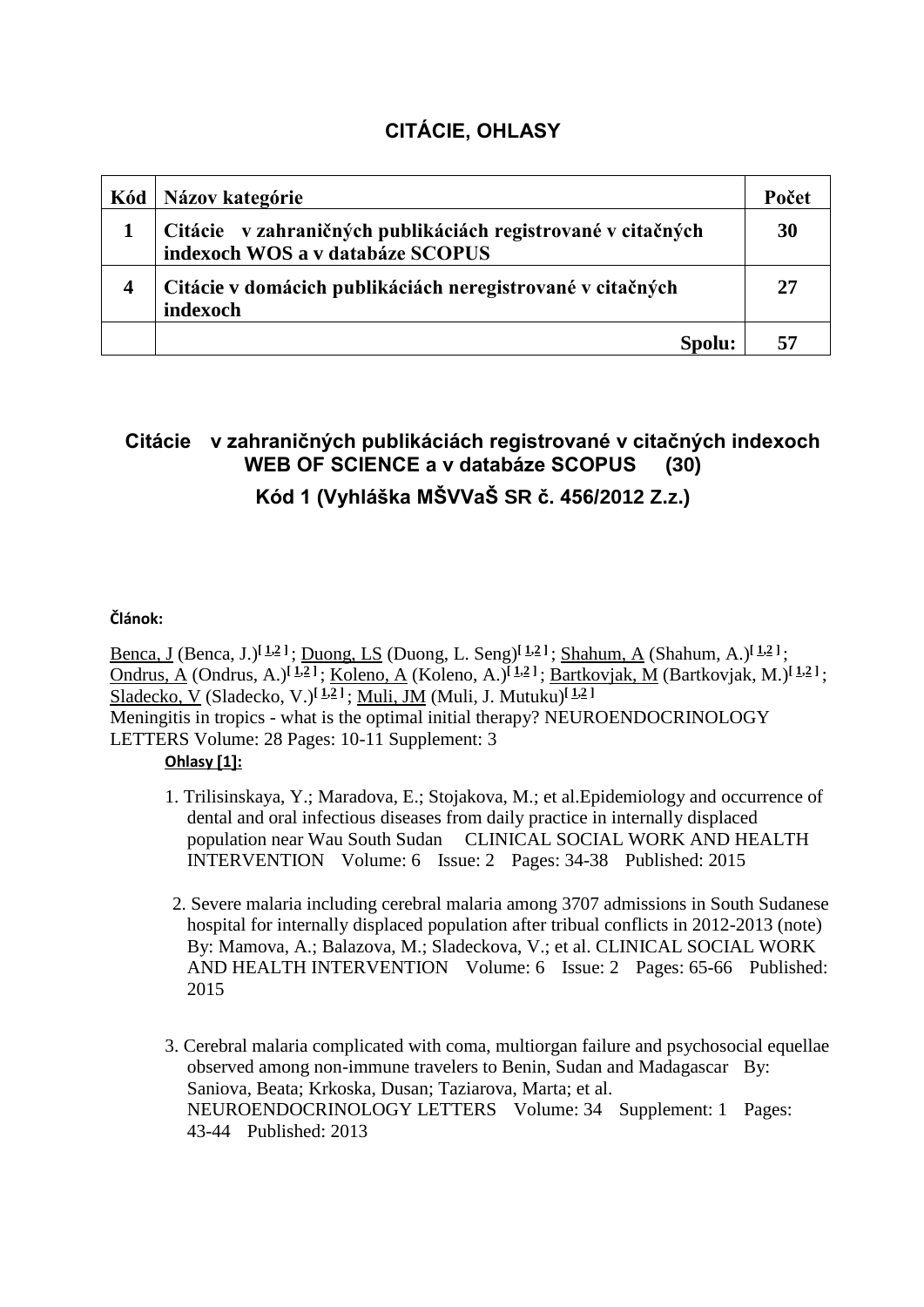# **Článok:**

Bacterial meningitis after craniocerebral trauma in the community

By[:Holeckova, K](http://apps.webofknowledge.com.bukz2trh0c7e.han2.savba.sk/DaisyOneClickSearch.do?product=WOS&search_mode=DaisyOneClickSearch&colName=WOS&SID=C6CK3Xj4WkKJydVAUFn&author_name=Holeckova,%20K&dais_id=2290643&excludeEventConfig=ExcludeIfFromFullRecPage) (Holeckova, K.)**[\[ 3](javascript:sup_focus()[,2](javascript:sup_focus()[,1](javascript:sup_focus()[,4](javascript:sup_focus()[,5](javascript:sup_focus() ]** ; [Kolenova, A](http://apps.webofknowledge.com.bukz2trh0c7e.han2.savba.sk/DaisyOneClickSearch.do?product=WOS&search_mode=DaisyOneClickSearch&colName=WOS&SID=C6CK3Xj4WkKJydVAUFn&author_name=Kolenova,%20A&dais_id=809720&excludeEventConfig=ExcludeIfFromFullRecPage) (Kolenova, A.)**[\[ 3,](javascript:sup_focus()[2,](javascript:sup_focus()[1,](javascript:sup_focus()[4,](javascript:sup_focus()[5](javascript:sup_focus() ]** ; [Lesnakova, A](http://apps.webofknowledge.com.bukz2trh0c7e.han2.savba.sk/DaisyOneClickSearch.do?product=WOS&search_mode=DaisyOneClickSearch&colName=WOS&SID=C6CK3Xj4WkKJydVAUFn&author_name=Lesnakova,%20A&dais_id=3601447&excludeEventConfig=ExcludeIfFromFullRecPage) (Lesnakova, A.)<sup>[3[,2](javascript:sup_focus()[,1](javascript:sup_focus()[,4](javascript:sup_focus()[,5](javascript:sup_focus()]</sup>; [Steno, J](http://apps.webofknowledge.com.bukz2trh0c7e.han2.savba.sk/DaisyOneClickSearch.do?product=WOS&search_mode=DaisyOneClickSearch&colName=WOS&SID=C6CK3Xj4WkKJydVAUFn&author_name=Steno,%20J&dais_id=742233&excludeEventConfig=ExcludeIfFromFullRecPage) (Steno, J.)<sup>[3,2,1,4,5]</sup>; [Streharova, A](http://apps.webofknowledge.com.bukz2trh0c7e.han2.savba.sk/DaisyOneClickSearch.do?product=WOS&search_mode=DaisyOneClickSearch&colName=WOS&SID=C6CK3Xj4WkKJydVAUFn&author_name=Streharova,%20A&dais_id=2871875&excludeEventConfig=ExcludeIfFromFullRecPage) (Streharova, A.)<sup>[3,[2](javascript:sup_focus(),1,4,5]</sup>; [Kisac, P](http://apps.webofknowledge.com.bukz2trh0c7e.han2.savba.sk/DaisyOneClickSearch.do?product=WOS&search_mode=DaisyOneClickSearch&colName=WOS&SID=C6CK3Xj4WkKJydVAUFn&author_name=Kisac,%20P&dais_id=750796&excludeEventConfig=ExcludeIfFromFullRecPage) (Kisac, P.)<sup>[3,[2,](javascript:sup_focus()[1,](javascript:sup_focus()[4,](javascript:sup_focus()[5](javascript:sup_focus()]</sup>; [Beno, P](http://apps.webofknowledge.com.bukz2trh0c7e.han2.savba.sk/DaisyOneClickSearch.do?product=WOS&search_mode=DaisyOneClickSearch&colName=WOS&SID=C6CK3Xj4WkKJydVAUFn&author_name=Beno,%20P&dais_id=2056388&excludeEventConfig=ExcludeIfFromFullRecPage) (Beno, P.)<sup>[3[,2](javascript:sup_focus()[,1](javascript:sup_focus()[,4](javascript:sup_focus()[,5](javascript:sup_focus()]</sup>; [Kalavsky, E](http://apps.webofknowledge.com.bukz2trh0c7e.han2.savba.sk/DaisyOneClickSearch.do?product=WOS&search_mode=DaisyOneClickSearch&colName=WOS&SID=C6CK3Xj4WkKJydVAUFn&author_name=Kalavsky,%20E&dais_id=1036023&excludeEventConfig=ExcludeIfFromFullRecPage) (Kalavsky, E.)<sup>[3,2,1,4,5]</sup>; [Sramka, M](http://apps.webofknowledge.com.bukz2trh0c7e.han2.savba.sk/DaisyOneClickSearch.do?product=WOS&search_mode=DaisyOneClickSearch&colName=WOS&SID=C6CK3Xj4WkKJydVAUFn&author_name=Sramka,%20M&dais_id=1486054&excludeEventConfig=ExcludeIfFromFullRecPage) (Sramka, M.)**[\[ 3](javascript:sup_focus()[,2](javascript:sup_focus()[,1](javascript:sup_focus()[,4](javascript:sup_focus()[,5](javascript:sup_focus() ]** ; [Ondrusova, A](http://apps.webofknowledge.com.bukz2trh0c7e.han2.savba.sk/DaisyOneClickSearch.do?product=WOS&search_mode=DaisyOneClickSearch&colName=WOS&SID=C6CK3Xj4WkKJydVAUFn&author_name=Ondrusova,%20A&dais_id=1288561&excludeEventConfig=ExcludeIfFromFullRecPage) (Ondrusova, A.)**[\[ 3,](javascript:sup_focus()[2,](javascript:sup_focus()[1,](javascript:sup_focus()[4,](javascript:sup_focus()[5](javascript:sup_focus() ]** ; [Benca, J](http://apps.webofknowledge.com.bukz2trh0c7e.han2.savba.sk/DaisyOneClickSearch.do?product=WOS&search_mode=DaisyOneClickSearch&colName=WOS&SID=C6CK3Xj4WkKJydVAUFn&author_name=Benca,%20J&dais_id=678065&excludeEventConfig=ExcludeIfFromFullRecPage) (Benca, J.)**[**   $\frac{32.1451}{22.1451}$  $\frac{32.1451}{22.1451}$  $\frac{32.1451}{22.1451}$  $\frac{32.1451}{22.1451}$  $\frac{32.1451}{22.1451}$ ; [Seckova, S](http://apps.webofknowledge.com.bukz2trh0c7e.han2.savba.sk/DaisyOneClickSearch.do?product=WOS&search_mode=DaisyOneClickSearch&colName=WOS&SID=C6CK3Xj4WkKJydVAUFn&author_name=Seckova,%20S&dais_id=2310512&excludeEventConfig=ExcludeIfFromFullRecPage). (Seckova, S.)<sup>[ $\frac{32.1451}{22.1451}$ ; [Sladeckova, V](http://apps.webofknowledge.com.bukz2trh0c7e.han2.savba.sk/DaisyOneClickSearch.do?product=WOS&search_mode=DaisyOneClickSearch&colName=WOS&SID=C6CK3Xj4WkKJydVAUFn&author_name=Sladeckova,%20V&dais_id=1696654&excludeEventConfig=ExcludeIfFromFullRecPage). (Sladeckova, V.)<sup>[ $\frac{32.1451}{22.1451}$ </sup>; Bartkovjak,</sup> [M](http://apps.webofknowledge.com.bukz2trh0c7e.han2.savba.sk/DaisyOneClickSearch.do?product=WOS&search_mode=DaisyOneClickSearch&colName=WOS&SID=C6CK3Xj4WkKJydVAUFn&author_name=Bartkovjak,%20M&dais_id=2541721&excludeEventConfig=ExcludeIfFromFullRecPage) (Bartkovjak, M.)**[\[ 3](javascript:sup_focus()[,2](javascript:sup_focus()[,1](javascript:sup_focus()[,4](javascript:sup_focus()[,5](javascript:sup_focus() ]** ; [Bukovinova, P](http://apps.webofknowledge.com.bukz2trh0c7e.han2.savba.sk/DaisyOneClickSearch.do?product=WOS&search_mode=DaisyOneClickSearch&colName=WOS&SID=C6CK3Xj4WkKJydVAUFn&author_name=Bukovinova,%20P&dais_id=2450706&excludeEventConfig=ExcludeIfFromFullRecPage) (Bukovinova, P.)**[\[ 3,](javascript:sup_focus()[2,](javascript:sup_focus()[1,](javascript:sup_focus()[4,](javascript:sup_focus()[5](javascript:sup_focus() ]** ; [Hvizdak, F](http://apps.webofknowledge.com.bukz2trh0c7e.han2.savba.sk/DaisyOneClickSearch.do?product=WOS&search_mode=DaisyOneClickSearch&colName=WOS&SID=C6CK3Xj4WkKJydVAUFn&author_name=Hvizdak,%20F&dais_id=4913495&excludeEventConfig=ExcludeIfFromFullRecPage) (Hvizdak, F.)**[**  [3](javascript:sup_focus().2.1.4.5]; [Lengyel, P](http://apps.webofknowledge.com.bukz2trh0c7e.han2.savba.sk/DaisyOneClickSearch.do?product=WOS&search_mode=DaisyOneClickSearch&colName=WOS&SID=C6CK3Xj4WkKJydVAUFn&author_name=Lengyel,%20P&dais_id=93517&excludeEventConfig=ExcludeIfFromFullRecPage) (Lengyel, P.)<sup>[3.2.1.4.[5](javascript:sup_focus()]</sup>; [Svabova, V](http://apps.webofknowledge.com.bukz2trh0c7e.han2.savba.sk/DaisyOneClickSearch.do?product=WOS&search_mode=DaisyOneClickSearch&colName=WOS&SID=C6CK3Xj4WkKJydVAUFn&author_name=Svabova,%20V&dais_id=2772802&excludeEventConfig=ExcludeIfFromFullRecPage) (Svabova, V.)<sup>[3.2.1.4.5]</sup>; [Findova, L](http://apps.webofknowledge.com.bukz2trh0c7e.han2.savba.sk/DaisyOneClickSearch.do?product=WOS&search_mode=DaisyOneClickSearch&colName=WOS&SID=C6CK3Xj4WkKJydVAUFn&author_name=Findova,%20L&dais_id=3775145&excludeEventConfig=ExcludeIfFromFullRecPage) (Findova, L.)<sup>[3[,2](javascript:sup_focus()[,1](javascript:sup_focus()[,4](javascript:sup_focus()[,5](javascript:sup_focus()]</sup>; [Kutna, K](http://apps.webofknowledge.com.bukz2trh0c7e.han2.savba.sk/DaisyOneClickSearch.do?product=WOS&search_mode=DaisyOneClickSearch&colName=WOS&SID=C6CK3Xj4WkKJydVAUFn&author_name=Kutna,%20K&dais_id=6055803&excludeEventConfig=ExcludeIfFromFullRecPage).(Kutna, K.)<sup>[3,[2](javascript:sup_focus(),1,4,5]</sup>; [Deadline, J](http://apps.webofknowledge.com.bukz2trh0c7e.han2.savba.sk/DaisyOneClickSearch.do?product=WOS&search_mode=DaisyOneClickSearch&colName=WOS&SID=C6CK3Xj4WkKJydVAUFn&author_name=Deadline,%20J&dais_id=6595317&excludeEventConfig=ExcludeIfFromFullRecPage).(Deadline, J.)<sup>[3,[2,](javascript:sup_focus()[1,](javascript:sup_focus()[4,](javascript:sup_focus()[5](javascript:sup_focus()]</sup>; Johnson, [J](http://apps.webofknowledge.com.bukz2trh0c7e.han2.savba.sk/DaisyOneClickSearch.do?product=WOS&search_mode=DaisyOneClickSearch&colName=WOS&SID=C6CK3Xj4WkKJydVAUFn&author_name=Johnson,%20J&dais_id=22065310&excludeEventConfig=ExcludeIfFromFullRecPage) (Johnson, J.)<sup>[3[,2](javascript:sup_focus()[,1](javascript:sup_focus()[,4](javascript:sup_focus()[,5](javascript:sup_focus()]</sup>; [Namulanda, V](http://apps.webofknowledge.com.bukz2trh0c7e.han2.savba.sk/DaisyOneClickSearch.do?product=WOS&search_mode=DaisyOneClickSearch&colName=WOS&SID=C6CK3Xj4WkKJydVAUFn&author_name=Namulanda,%20V&dais_id=8537615&excludeEventConfig=ExcludeIfFromFullRecPage) (Namulanda, V.)<sup>[3,[2](javascript:sup_focus(),1,4,5]</sup>; [Juma, O](http://apps.webofknowledge.com.bukz2trh0c7e.han2.savba.sk/DaisyOneClickSearch.do?product=WOS&search_mode=DaisyOneClickSearch&colName=WOS&SID=C6CK3Xj4WkKJydVAUFn&author_name=Juma,%20O&dais_id=13458537&excludeEventConfig=ExcludeIfFromFullRecPage) (Juma, O.)<sup>[3,[2,](javascript:sup_focus()[1,](javascript:sup_focus()[4,](javascript:sup_focus()[5](javascript:sup_focus()]</sup>; [Okoth, V](http://apps.webofknowledge.com.bukz2trh0c7e.han2.savba.sk/DaisyOneClickSearch.do?product=WOS&search_mode=DaisyOneClickSearch&colName=WOS&SID=C6CK3Xj4WkKJydVAUFn&author_name=Okoth,%20V&dais_id=8017228&excludeEventConfig=ExcludeIfFromFullRecPage) (Okoth, V.)**[ [3,](javascript:sup_focus()[2](javascript:sup_focus()[,1](javascript:sup_focus()[,4](javascript:sup_focus()[,5](javascript:sup_focus() ]** ; [Kovac, M](http://apps.webofknowledge.com.bukz2trh0c7e.han2.savba.sk/DaisyOneClickSearch.do?product=WOS&search_mode=DaisyOneClickSearch&colName=WOS&SID=C6CK3Xj4WkKJydVAUFn&author_name=Kovac,%20M&dais_id=2549776&excludeEventConfig=ExcludeIfFromFullRecPage) (Kovac, M.)**[\[ 3,](javascript:sup_focus()[2,](javascript:sup_focus()[1,](javascript:sup_focus()[4,](javascript:sup_focus()[5](javascript:sup_focus() ]** ; [Rudinsky, B](http://apps.webofknowledge.com.bukz2trh0c7e.han2.savba.sk/DaisyOneClickSearch.do?product=WOS&search_mode=DaisyOneClickSearch&colName=WOS&SID=C6CK3Xj4WkKJydVAUFn&author_name=Rudinsky,%20B&dais_id=750182&excludeEventConfig=ExcludeIfFromFullRecPage) (Rudinsky, B.)**[**  [3](javascript:sup_focus().2.1.4.5]; [Bauer, F](http://apps.webofknowledge.com.bukz2trh0c7e.han2.savba.sk/DaisyOneClickSearch.do?product=WOS&search_mode=DaisyOneClickSearch&colName=WOS&SID=C6CK3Xj4WkKJydVAUFn&author_name=Bauer,%20F&dais_id=2161733&excludeEventConfig=ExcludeIfFromFullRecPage) (Bauer, F.)<sup>[3.2.1.4.5]</sup>; [Karvaj, M](http://apps.webofknowledge.com.bukz2trh0c7e.han2.savba.sk/DaisyOneClickSearch.do?product=WOS&search_mode=DaisyOneClickSearch&colName=WOS&SID=C6CK3Xj4WkKJydVAUFn&author_name=Karvaj,%20M&dais_id=1468784&excludeEventConfig=ExcludeIfFromFullRecPage) (Karvaj, M.)<sup>[3.2.1.4.[5](javascript:sup_focus()]</sup>; [Sabo, I](http://apps.webofknowledge.com.bukz2trh0c7e.han2.savba.sk/DaisyOneClickSearch.do?product=WOS&search_mode=DaisyOneClickSearch&colName=WOS&SID=C6CK3Xj4WkKJydVAUFn&author_name=Sabo,%20I&dais_id=1188293&excludeEventConfig=ExcludeIfFromFullRecPage) (Sabo, I.)<sup>[3.2.1.4.5]</sup>; [Huttova, M](http://apps.webofknowledge.com.bukz2trh0c7e.han2.savba.sk/DaisyOneClickSearch.do?product=WOS&search_mode=DaisyOneClickSearch&colName=WOS&SID=C6CK3Xj4WkKJydVAUFn&author_name=Huttova,%20M&dais_id=1151229&excludeEventConfig=ExcludeIfFromFullRecPage) (Huttova, M.)**[\[ 3](javascript:sup_focus()[,2](javascript:sup_focus()[,1](javascript:sup_focus()[,4](javascript:sup_focus()[,5](javascript:sup_focus() ]** ; [Kenderessy, P](http://apps.webofknowledge.com.bukz2trh0c7e.han2.savba.sk/DaisyOneClickSearch.do?product=WOS&search_mode=DaisyOneClickSearch&colName=WOS&SID=C6CK3Xj4WkKJydVAUFn&author_name=Kenderessy,%20P&dais_id=4644423&excludeEventConfig=ExcludeIfFromFullRecPage) (Kenderessy, P.)**[\[ 3](javascript:sup_focus()[,2](javascript:sup_focus()[,1](javascript:sup_focus()[,4](javascript:sup_focus()[,5](javascript:sup_focus() ]** ; [Nosko, J](http://apps.webofknowledge.com.bukz2trh0c7e.han2.savba.sk/DaisyOneClickSearch.do?product=WOS&search_mode=DaisyOneClickSearch&colName=WOS&SID=C6CK3Xj4WkKJydVAUFn&author_name=Nosko,%20J&dais_id=5717121&excludeEventConfig=ExcludeIfFromFullRecPage) (Nosko, J.)<sup>[3[,2](javascript:sup_focus()[,1](javascript:sup_focus()[,4](javascript:sup_focus()[,5](javascript:sup_focus()]</sup>; [Paulikova, T](http://apps.webofknowledge.com.bukz2trh0c7e.han2.savba.sk/DaisyOneClickSearch.do?product=WOS&search_mode=DaisyOneClickSearch&colName=WOS&SID=C6CK3Xj4WkKJydVAUFn&author_name=Paulikova,%20T&dais_id=26511264&excludeEventConfig=ExcludeIfFromFullRecPage) (Paulikova, T.)<sup>[3,[2,](javascript:sup_focus()[1,](javascript:sup_focus()[4,](javascript:sup_focus()[5](javascript:sup_focus()]</sup>; [Rusnak, R](http://apps.webofknowledge.com.bukz2trh0c7e.han2.savba.sk/DaisyOneClickSearch.do?product=WOS&search_mode=DaisyOneClickSearch&colName=WOS&SID=C6CK3Xj4WkKJydVAUFn&author_name=Rusnak,%20R&dais_id=6416490&excludeEventConfig=ExcludeIfFromFullRecPage) (Rusnak, R.)<sup>[3,2,1,4,5]</sup>; [Povinsky, J](http://apps.webofknowledge.com.bukz2trh0c7e.han2.savba.sk/DaisyOneClickSearch.do?product=WOS&search_mode=DaisyOneClickSearch&colName=WOS&SID=C6CK3Xj4WkKJydVAUFn&author_name=Povinsky,%20J&dais_id=18652915&excludeEventConfig=ExcludeIfFromFullRecPage) (Povinsky, J.)**[ [3](javascript:sup_focus()[,2](javascript:sup_focus()[,1](javascript:sup_focus()[,4](javascript:sup_focus()[,5](javascript:sup_focus() ]** ; [Galla, S](http://apps.webofknowledge.com.bukz2trh0c7e.han2.savba.sk/DaisyOneClickSearch.do?product=WOS&search_mode=DaisyOneClickSearch&colName=WOS&SID=C6CK3Xj4WkKJydVAUFn&author_name=Galla,%20S&dais_id=17062193&excludeEventConfig=ExcludeIfFromFullRecPage) (Galla, S.)**[ [3](javascript:sup_focus()[,2](javascript:sup_focus()[,1](javascript:sup_focus()[,4](javascript:sup_focus()[,5](javascript:sup_focus() ]** [...Less](javascript:hide_show()

NEUROENDOCRINOLOGY LETTERS, Volume: 28, Pages: 12-13, Supplement: 3, Published: NOV 2007

#### **Ohlasy 1:**

1. [Lower response to early T-cell-dependent vaccination after neurotrauma or](http://apps.webofknowledge.com.bukz2trh0c7e.han2.savba.sk/full_record.do?product=WOS&search_mode=CitingArticles&qid=18&SID=C6CK3Xj4WkKJydVAUFn&page=1&doc=1)  [neurosurgery in adults](http://apps.webofknowledge.com.bukz2trh0c7e.han2.savba.sk/full_record.do?product=WOS&search_mode=CitingArticles&qid=18&SID=C6CK3Xj4WkKJydVAUFn&page=1&doc=1) By: [Hedberg, Anna Ljunghill;](http://apps.webofknowledge.com.bukz2trh0c7e.han2.savba.sk/DaisyOneClickSearch.do?product=WOS&search_mode=DaisyOneClickSearch&colName=WOS&SID=C6CK3Xj4WkKJydVAUFn&author_name=Hedberg,%20Anna%20Ljunghill&dais_id=10666984&excludeEventConfig=ExcludeIfFromFullRecPage) [Pauksens, Karlis;](http://apps.webofknowledge.com.bukz2trh0c7e.han2.savba.sk/DaisyOneClickSearch.do?product=WOS&search_mode=DaisyOneClickSearch&colName=WOS&SID=C6CK3Xj4WkKJydVAUFn&author_name=Pauksens,%20Karlis&dais_id=1180525&excludeEventConfig=ExcludeIfFromFullRecPage) [Ronne-Engstrom, Elisabeth;](http://apps.webofknowledge.com.bukz2trh0c7e.han2.savba.sk/DaisyOneClickSearch.do?product=WOS&search_mode=DaisyOneClickSearch&colName=WOS&SID=C6CK3Xj4WkKJydVAUFn&author_name=Ronne-Engstrom,%20Elisabeth&dais_id=701420&excludeEventConfig=ExcludeIfFromFullRecPage) et al. [JOURNAL OF INFECTION](javascript:;) Volume: 70 Issue: 6 Pages: 577-584 Published: JUN 2015

## **Článok:**

Bacterial meningitis after sinusitis and otitis media: Ear, nose, throat infections are still the commonest risk factors for the community acquired meningitis

By[:Lesnakova, A](http://apps.webofknowledge.com.bukz2trh0c7e.han2.savba.sk/DaisyOneClickSearch.do?product=WOS&search_mode=DaisyOneClickSearch&colName=WOS&SID=C6CK3Xj4WkKJydVAUFn&author_name=Lesnakova,%20A&dais_id=3601447&excludeEventConfig=ExcludeIfFromFullRecPage) (Lesnakova, A.)**[\[ 1](javascript:sup_focus()[,2](javascript:sup_focus()[,4](javascript:sup_focus()[,3](javascript:sup_focus() ]** ; [Holeckova, K](http://apps.webofknowledge.com.bukz2trh0c7e.han2.savba.sk/DaisyOneClickSearch.do?product=WOS&search_mode=DaisyOneClickSearch&colName=WOS&SID=C6CK3Xj4WkKJydVAUFn&author_name=Holeckova,%20K&dais_id=2290643&excludeEventConfig=ExcludeIfFromFullRecPage) (Holeckova, K.)**[\[ 1](javascript:sup_focus()[,2](javascript:sup_focus()[,4](javascript:sup_focus()[,3](javascript:sup_focus() ]** ; [Kolenova, A](http://apps.webofknowledge.com.bukz2trh0c7e.han2.savba.sk/DaisyOneClickSearch.do?product=WOS&search_mode=DaisyOneClickSearch&colName=WOS&SID=C6CK3Xj4WkKJydVAUFn&author_name=Kolenova,%20A&dais_id=809720&excludeEventConfig=ExcludeIfFromFullRecPage) (Kolenova, A.)<sup>[1,[2](javascript:sup_focus()[,4](javascript:sup_focus()[,3](javascript:sup_focus()]</sup>; [Streharova, A](http://apps.webofknowledge.com.bukz2trh0c7e.han2.savba.sk/DaisyOneClickSearch.do?product=WOS&search_mode=DaisyOneClickSearch&colName=WOS&SID=C6CK3Xj4WkKJydVAUFn&author_name=Streharova,%20A&dais_id=2871875&excludeEventConfig=ExcludeIfFromFullRecPage) (Streharova, A.)<sup>[1[,2](javascript:sup_focus(),4,3]</sup>; [Kisac, P](http://apps.webofknowledge.com.bukz2trh0c7e.han2.savba.sk/DaisyOneClickSearch.do?product=WOS&search_mode=DaisyOneClickSearch&colName=WOS&SID=C6CK3Xj4WkKJydVAUFn&author_name=Kisac,%20P&dais_id=750796&excludeEventConfig=ExcludeIfFromFullRecPage) (Kisac, P.)<sup>[1,[2,](javascript:sup_focus()[4,](javascript:sup_focus()[3](javascript:sup_focus()]</sup>; Beno, [P](http://apps.webofknowledge.com.bukz2trh0c7e.han2.savba.sk/DaisyOneClickSearch.do?product=WOS&search_mode=DaisyOneClickSearch&colName=WOS&SID=C6CK3Xj4WkKJydVAUFn&author_name=Beno,%20P&dais_id=2056388&excludeEventConfig=ExcludeIfFromFullRecPage) (Beno, P.)**[\[ 1](javascript:sup_focus()[,2](javascript:sup_focus()[,4](javascript:sup_focus()[,3](javascript:sup_focus() ]** ; [Kalavsky, E](http://apps.webofknowledge.com.bukz2trh0c7e.han2.savba.sk/DaisyOneClickSearch.do?product=WOS&search_mode=DaisyOneClickSearch&colName=WOS&SID=C6CK3Xj4WkKJydVAUFn&author_name=Kalavsky,%20E&dais_id=1036023&excludeEventConfig=ExcludeIfFromFullRecPage) (Kalavsky, E.)**[\[ 1](javascript:sup_focus()[,2](javascript:sup_focus()[,4](javascript:sup_focus()[,3](javascript:sup_focus() ]** ; [Sramka, M](http://apps.webofknowledge.com.bukz2trh0c7e.han2.savba.sk/DaisyOneClickSearch.do?product=WOS&search_mode=DaisyOneClickSearch&colName=WOS&SID=C6CK3Xj4WkKJydVAUFn&author_name=Sramka,%20M&dais_id=1486054&excludeEventConfig=ExcludeIfFromFullRecPage) (Sramka, M.)**[\[ 1,](javascript:sup_focus()[2,](javascript:sup_focus()[4,](javascript:sup_focus()[3](javascript:sup_focus() ]** ; [Ondrusova, A](http://apps.webofknowledge.com.bukz2trh0c7e.han2.savba.sk/DaisyOneClickSearch.do?product=WOS&search_mode=DaisyOneClickSearch&colName=WOS&SID=C6CK3Xj4WkKJydVAUFn&author_name=Ondrusova,%20A&dais_id=1288561&excludeEventConfig=ExcludeIfFromFullRecPage) (Ondrusova, A.)**[\[ 1](javascript:sup_focus()[,2](javascript:sup_focus()[,4](javascript:sup_focus()[,3](javascript:sup_focus() ]** ; [Benca, J](http://apps.webofknowledge.com.bukz2trh0c7e.han2.savba.sk/DaisyOneClickSearch.do?product=WOS&search_mode=DaisyOneClickSearch&colName=WOS&SID=C6CK3Xj4WkKJydVAUFn&author_name=Benca,%20J&dais_id=678065&excludeEventConfig=ExcludeIfFromFullRecPage) (Benca, J.)**[\[ 1](javascript:sup_focus()[,2](javascript:sup_focus()[,4](javascript:sup_focus()[,3](javascript:sup_focus() ]** ; [Seckova, S](http://apps.webofknowledge.com.bukz2trh0c7e.han2.savba.sk/DaisyOneClickSearch.do?product=WOS&search_mode=DaisyOneClickSearch&colName=WOS&SID=C6CK3Xj4WkKJydVAUFn&author_name=Seckova,%20S&dais_id=2310512&excludeEventConfig=ExcludeIfFromFullRecPage) (Seckova, S.)**[ [1](javascript:sup_focus()[,2](javascript:sup_focus()[,4](javascript:sup_focus()[,3](javascript:sup_focus() ]** ; [Sladeckova, V](http://apps.webofknowledge.com.bukz2trh0c7e.han2.savba.sk/DaisyOneClickSearch.do?product=WOS&search_mode=DaisyOneClickSearch&colName=WOS&SID=C6CK3Xj4WkKJydVAUFn&author_name=Sladeckova,%20V&dais_id=1696654&excludeEventConfig=ExcludeIfFromFullRecPage) (Sladeckova, V.)**[\[ 1,](javascript:sup_focus()[2,](javascript:sup_focus()[4,](javascript:sup_focus()[3](javascript:sup_focus() ]** ; [Bartkovjak, M](http://apps.webofknowledge.com.bukz2trh0c7e.han2.savba.sk/DaisyOneClickSearch.do?product=WOS&search_mode=DaisyOneClickSearch&colName=WOS&SID=C6CK3Xj4WkKJydVAUFn&author_name=Bartkovjak,%20M&dais_id=2541721&excludeEventConfig=ExcludeIfFromFullRecPage) (Bartkovjak, M.)**[\[ 1](javascript:sup_focus()[,2](javascript:sup_focus()[,4](javascript:sup_focus()[,3](javascript:sup_focus() ]** ; [Bukovinova, P](http://apps.webofknowledge.com.bukz2trh0c7e.han2.savba.sk/DaisyOneClickSearch.do?product=WOS&search_mode=DaisyOneClickSearch&colName=WOS&SID=C6CK3Xj4WkKJydVAUFn&author_name=Bukovinova,%20P&dais_id=2450706&excludeEventConfig=ExcludeIfFromFullRecPage) (Bukovinova, P.)**[\[ 1](javascript:sup_focus()[,2](javascript:sup_focus()[,4](javascript:sup_focus()[,3](javascript:sup_focus() ]** ; [Hvizdak, F](http://apps.webofknowledge.com.bukz2trh0c7e.han2.savba.sk/DaisyOneClickSearch.do?product=WOS&search_mode=DaisyOneClickSearch&colName=WOS&SID=C6CK3Xj4WkKJydVAUFn&author_name=Hvizdak,%20F&dais_id=4913495&excludeEventConfig=ExcludeIfFromFullRecPage) (Hvizdak, F.)**[\[ 1,](javascript:sup_focus()[2,](javascript:sup_focus()[4,](javascript:sup_focus()[3](javascript:sup_focus() ]** ; [Lengyel, P](http://apps.webofknowledge.com.bukz2trh0c7e.han2.savba.sk/DaisyOneClickSearch.do?product=WOS&search_mode=DaisyOneClickSearch&colName=WOS&SID=C6CK3Xj4WkKJydVAUFn&author_name=Lengyel,%20P&dais_id=93517&excludeEventConfig=ExcludeIfFromFullRecPage) (Lengyel, P.)<sup>[1[,2](javascript:sup_focus()[,4](javascript:sup_focus()[,3](javascript:sup_focus()]</sup>; [Sabo, I](http://apps.webofknowledge.com.bukz2trh0c7e.han2.savba.sk/DaisyOneClickSearch.do?product=WOS&search_mode=DaisyOneClickSearch&colName=WOS&SID=C6CK3Xj4WkKJydVAUFn&author_name=Sabo,%20I&dais_id=1188293&excludeEventConfig=ExcludeIfFromFullRecPage) (Sabo, I.)<sup>[1,2,4,3]</sup>; Rudinsky, B (Rudinsky, B.)<sup>[1,2,4,3]</sup>; Bauer, F (Bauer, F.)<sup>[1,2,4,3]</sup>; Bauer, F.)<sup>[1,2,4,3]</sup>; Bauer, F.)<sup>[1,2,4,3]</sup>; Bauer, F.)<sup>[1</sup>, [1,](javascript:sup_focus()[2,](javascript:sup_focus()[4,](javascript:sup_focus()[3](javascript:sup_focus()]<sup>]</sup>; [Bauer, F](http://apps.webofknowledge.com.bukz2trh0c7e.han2.savba.sk/DaisyOneClickSearch.do?product=WOS&search_mode=DaisyOneClickSearch&colName=WOS&SID=C6CK3Xj4WkKJydVAUFn&author_name=Bauer,%20F&dais_id=2161733&excludeEventConfig=ExcludeIfFromFullRecPage).  $1.243$  $1.243$  $1.243$ ]; Luzica, R (Luzica, R.)<sup>[1[,2](javascript:sup_focus()[,4](javascript:sup_focus()[,3](javascript:sup_focus()]</sup>; [Bielova, M](http://apps.webofknowledge.com.bukz2trh0c7e.han2.savba.sk/DaisyOneClickSearch.do?product=WOS&search_mode=DaisyOneClickSearch&colName=WOS&SID=C6CK3Xj4WkKJydVAUFn&author_name=Bielova,%20M&dais_id=4213614&excludeEventConfig=ExcludeIfFromFullRecPage) (Bielova, M.)<sup>[1,[2,](javascript:sup_focus()[4,](javascript:sup_focus()3]</sup>; Karvai, M (Karvai, M.)<sup>[1,2,4,3]</sup>; Karvai, M.)<sup>[1,2,4,3]</sup>; Karvai, M. **[1](javascript:sup_focus()[,2](javascript:sup_focus()[,4](javascript:sup_focus()[,3](javascript:sup_focus() ]** ; [Huttova, M](http://apps.webofknowledge.com.bukz2trh0c7e.han2.savba.sk/DaisyOneClickSearch.do?product=WOS&search_mode=DaisyOneClickSearch&colName=WOS&SID=C6CK3Xj4WkKJydVAUFn&author_name=Huttova,%20M&dais_id=1151229&excludeEventConfig=ExcludeIfFromFullRecPage) (Huttova, M.)**[\[ 1](javascript:sup_focus()[,2](javascript:sup_focus()[,4](javascript:sup_focus()[,3](javascript:sup_focus() ]** ; [Wiczmandyova, D](http://apps.webofknowledge.com.bukz2trh0c7e.han2.savba.sk/DaisyOneClickSearch.do?product=WOS&search_mode=DaisyOneClickSearch&colName=WOS&SID=C6CK3Xj4WkKJydVAUFn&author_name=Wiczmandyova,%20D&dais_id=5892443&excludeEventConfig=ExcludeIfFromFullRecPage) (Wiczmandyova, D.)**[ [1,](javascript:sup_focus()[2](javascript:sup_focus()[,4](javascript:sup_focus()[,3](javascript:sup_focus() ]** ; [Svabova, V](http://apps.webofknowledge.com.bukz2trh0c7e.han2.savba.sk/DaisyOneClickSearch.do?product=WOS&search_mode=DaisyOneClickSearch&colName=WOS&SID=C6CK3Xj4WkKJydVAUFn&author_name=Svabova,%20V&dais_id=2772802&excludeEventConfig=ExcludeIfFromFullRecPage) (Svabova, V.)**[\[ 1,](javascript:sup_focus()[2,](javascript:sup_focus()[4,](javascript:sup_focus()[3](javascript:sup_focus() ]** ; [Findova, L](http://apps.webofknowledge.com.bukz2trh0c7e.han2.savba.sk/DaisyOneClickSearch.do?product=WOS&search_mode=DaisyOneClickSearch&colName=WOS&SID=C6CK3Xj4WkKJydVAUFn&author_name=Findova,%20L&dais_id=3775145&excludeEventConfig=ExcludeIfFromFullRecPage) (Findova, L.)**[\[ 1,](javascript:sup_focus()[2,](javascript:sup_focus()[4,](javascript:sup_focus()[3](javascript:sup_focus() ]** ; [Kutna, K](http://apps.webofknowledge.com.bukz2trh0c7e.han2.savba.sk/DaisyOneClickSearch.do?product=WOS&search_mode=DaisyOneClickSearch&colName=WOS&SID=C6CK3Xj4WkKJydVAUFn&author_name=Kutna,%20K&dais_id=6055803&excludeEventConfig=ExcludeIfFromFullRecPage) (Kutna, K.)**[\[ 1](javascript:sup_focus()[,2](javascript:sup_focus()[,4](javascript:sup_focus()[,3](javascript:sup_focus() ]** ; [Deadline, J](http://apps.webofknowledge.com.bukz2trh0c7e.han2.savba.sk/DaisyOneClickSearch.do?product=WOS&search_mode=DaisyOneClickSearch&colName=WOS&SID=C6CK3Xj4WkKJydVAUFn&author_name=Deadline,%20J&dais_id=6595317&excludeEventConfig=ExcludeIfFromFullRecPage) (Deadline, J.)**[\[ 1,](javascript:sup_focus()[2,](javascript:sup_focus()[4,](javascript:sup_focus()[3](javascript:sup_focus() ]** ; [Diana, E](http://apps.webofknowledge.com.bukz2trh0c7e.han2.savba.sk/DaisyOneClickSearch.do?product=WOS&search_mode=DaisyOneClickSearch&colName=WOS&SID=C6CK3Xj4WkKJydVAUFn&author_name=Diana,%20E&dais_id=4984439&excludeEventConfig=ExcludeIfFromFullRecPage) (Diana, E.)**[\[ 1](javascript:sup_focus()[,2](javascript:sup_focus()[,4](javascript:sup_focus()[,3](javascript:sup_focus() ]** ; [Kiwou, M](http://apps.webofknowledge.com.bukz2trh0c7e.han2.savba.sk/DaisyOneClickSearch.do?product=WOS&search_mode=DaisyOneClickSearch&colName=WOS&SID=C6CK3Xj4WkKJydVAUFn&author_name=Kiwou,%20M&dais_id=4982372&excludeEventConfig=ExcludeIfFromFullRecPage) (Kiwou, M.)**[\[ 1,](javascript:sup_focus()[2,](javascript:sup_focus()[4,](javascript:sup_focus()[3](javascript:sup_focus() ]**  [...Less,](javascript:hide_show() NEUROENDOCRINOLOGY LETTERS, Volume: 28, Pages: 14-15, Supplement: 3, Published: NOV 2007

## **Ohlasy:**

1. [Factors Predictive of Postoperative Acute Respiratory Failure Following Inpatient](http://apps.webofknowledge.com.bukz2trh0c7e.han2.savba.sk/full_record.do?product=WOS&search_mode=CitingArticles&qid=24&SID=C6CK3Xj4WkKJydVAUFn&page=1&doc=1)  [Sinus Surgery](http://apps.webofknowledge.com.bukz2trh0c7e.han2.savba.sk/full_record.do?product=WOS&search_mode=CitingArticles&qid=24&SID=C6CK3Xj4WkKJydVAUFn&page=1&doc=1) By: [Burton, Brittany N.;](http://apps.webofknowledge.com.bukz2trh0c7e.han2.savba.sk/DaisyOneClickSearch.do?product=WOS&search_mode=DaisyOneClickSearch&colName=WOS&SID=C6CK3Xj4WkKJydVAUFn&author_name=Burton,%20Brittany%20N.&dais_id=3417416&excludeEventConfig=ExcludeIfFromFullRecPage) [Gilani, Sapideh;](http://apps.webofknowledge.com.bukz2trh0c7e.han2.savba.sk/DaisyOneClickSearch.do?product=WOS&search_mode=DaisyOneClickSearch&colName=WOS&SID=C6CK3Xj4WkKJydVAUFn&author_name=Gilani,%20Sapideh&dais_id=4025670&excludeEventConfig=ExcludeIfFromFullRecPage) [Swisher, Matthew W.;](http://apps.webofknowledge.com.bukz2trh0c7e.han2.savba.sk/DaisyOneClickSearch.do?product=WOS&search_mode=DaisyOneClickSearch&colName=WOS&SID=C6CK3Xj4WkKJydVAUFn&author_name=Swisher,%20Matthew%20W.&dais_id=6005055&excludeEventConfig=ExcludeIfFromFullRecPage) et al.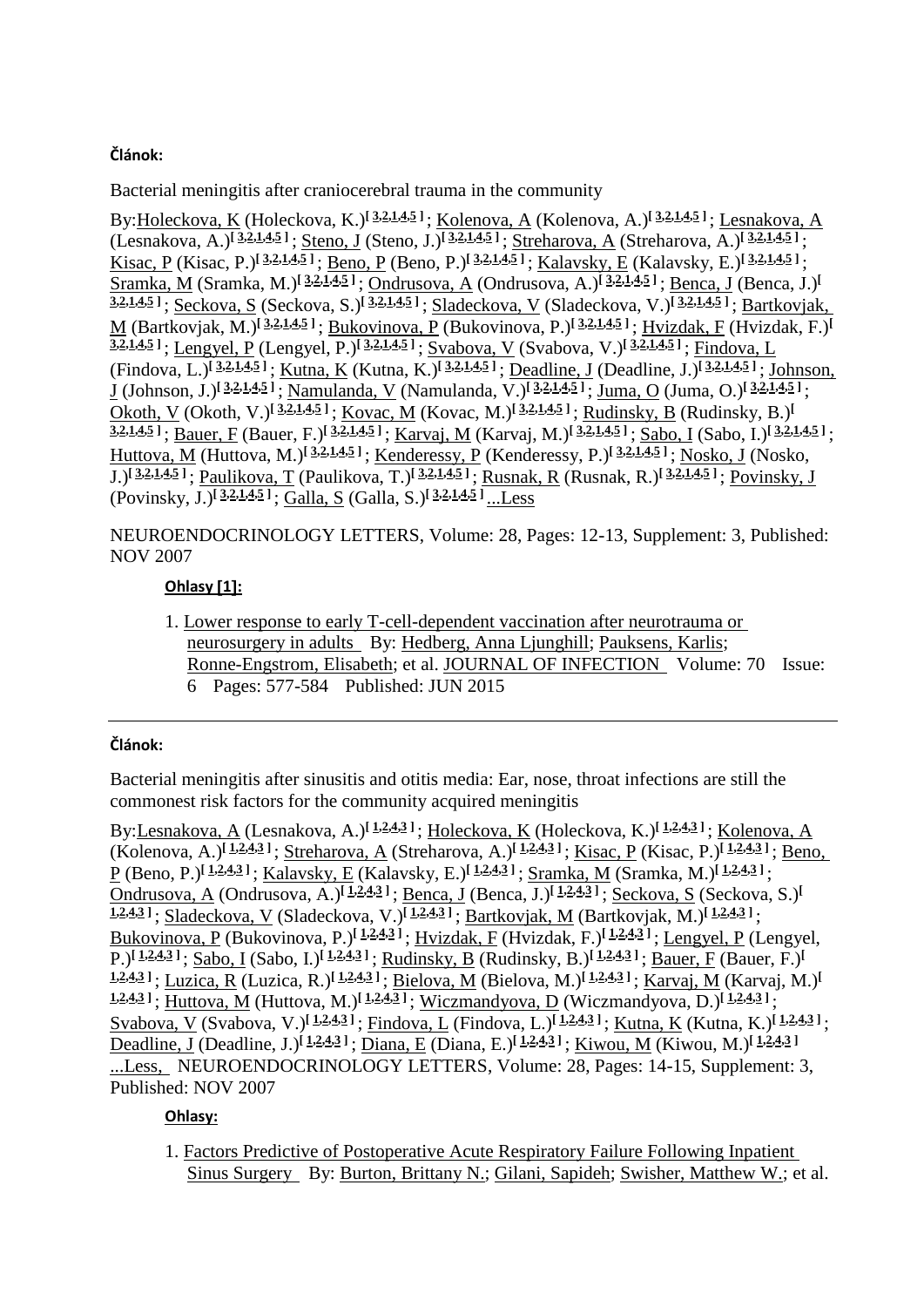# [ANNALS OF OTOLOGY RHINOLOGY AND LARYNGOLOGY](javascript:;) Volume:

127 Issue: 7 Pages: 429-438 Published: JUL 2018

2. [Panel 8: Complications and Sequelae](http://apps.webofknowledge.com.bukz2trh0c7e.han2.savba.sk/full_record.do?product=WOS&search_mode=CitingArticles&qid=24&SID=C6CK3Xj4WkKJydVAUFn&page=1&doc=2)  By: [Jung, Timothy T. K.;](http://apps.webofknowledge.com.bukz2trh0c7e.han2.savba.sk/DaisyOneClickSearch.do?product=WOS&search_mode=DaisyOneClickSearch&colName=WOS&SID=C6CK3Xj4WkKJydVAUFn&author_name=Jung,%20Timothy%20T.%20K.&dais_id=415822&excludeEventConfig=ExcludeIfFromFullRecPage) [Alper, Cuneyt M.;](http://apps.webofknowledge.com.bukz2trh0c7e.han2.savba.sk/DaisyOneClickSearch.do?product=WOS&search_mode=DaisyOneClickSearch&colName=WOS&SID=C6CK3Xj4WkKJydVAUFn&author_name=Alper,%20Cuneyt%20M.&dais_id=384438&excludeEventConfig=ExcludeIfFromFullRecPage) [Hellstrom, Sten O.;](http://apps.webofknowledge.com.bukz2trh0c7e.han2.savba.sk/DaisyOneClickSearch.do?product=WOS&search_mode=DaisyOneClickSearch&colName=WOS&SID=C6CK3Xj4WkKJydVAUFn&author_name=Hellstrom,%20Sten%20O.&dais_id=75928&excludeEventConfig=ExcludeIfFromFullRecPage) et al. [OTOLARYNGOLOGY-HEAD AND NECK SURGERY](javascript:;) Volume: 148 Supplement: 4 Pages: E122-E143 Published: APR 2013

#### **Článok:**

Pneumococcal meningitis in community is frequent after craniocerebral trauma and in alcohol abusers

By[:Benca, J](http://apps.webofknowledge.com.bukz2trh0c7e.han2.savba.sk/DaisyOneClickSearch.do?product=WOS&search_mode=DaisyOneClickSearch&colName=WOS&SID=C6CK3Xj4WkKJydVAUFn&author_name=Benca,%20J&dais_id=678065&excludeEventConfig=ExcludeIfFromFullRecPage) (Benca, J.)**[\[ 1](javascript:sup_focus()[,2](javascript:sup_focus() ]** ; [Lesnakova, A](http://apps.webofknowledge.com.bukz2trh0c7e.han2.savba.sk/DaisyOneClickSearch.do?product=WOS&search_mode=DaisyOneClickSearch&colName=WOS&SID=C6CK3Xj4WkKJydVAUFn&author_name=Lesnakova,%20A&dais_id=3601447&excludeEventConfig=ExcludeIfFromFullRecPage) (Lesnakova, A.)**[\[ 1](javascript:sup_focus()[,2](javascript:sup_focus() ]** ; [Holeckova, K](http://apps.webofknowledge.com.bukz2trh0c7e.han2.savba.sk/DaisyOneClickSearch.do?product=WOS&search_mode=DaisyOneClickSearch&colName=WOS&SID=C6CK3Xj4WkKJydVAUFn&author_name=Holeckova,%20K&dais_id=2290643&excludeEventConfig=ExcludeIfFromFullRecPage) (Holeckova, K.)**[ [1](javascript:sup_focus()[,2](javascript:sup_focus() ]** ; [Ondrusova, A](http://apps.webofknowledge.com.bukz2trh0c7e.han2.savba.sk/DaisyOneClickSearch.do?product=WOS&search_mode=DaisyOneClickSearch&colName=WOS&SID=C6CK3Xj4WkKJydVAUFn&author_name=Ondrusova,%20A&dais_id=1288561&excludeEventConfig=ExcludeIfFromFullRecPage) (Ondrusova, A.)**[\[ 1](javascript:sup_focus()[,2](javascript:sup_focus() ]** ; [Wiczmandyova, D](http://apps.webofknowledge.com.bukz2trh0c7e.han2.savba.sk/DaisyOneClickSearch.do?product=WOS&search_mode=DaisyOneClickSearch&colName=WOS&SID=C6CK3Xj4WkKJydVAUFn&author_name=Wiczmandyova,%20D&dais_id=5892443&excludeEventConfig=ExcludeIfFromFullRecPage) (Wiczmandyova, D.)**[ [1](javascript:sup_focus()[,2](javascript:sup_focus() ]** ; [Sladecko, V](http://apps.webofknowledge.com.bukz2trh0c7e.han2.savba.sk/DaisyOneClickSearch.do?product=WOS&search_mode=DaisyOneClickSearch&colName=WOS&SID=C6CK3Xj4WkKJydVAUFn&author_name=Sladecko,%20V&dais_id=9646281&excludeEventConfig=ExcludeIfFromFullRecPage) (Sladecko, V.)**[ [1](javascript:sup_focus()[,2](javascript:sup_focus() ]** ; [Hvizdak, F](http://apps.webofknowledge.com.bukz2trh0c7e.han2.savba.sk/DaisyOneClickSearch.do?product=WOS&search_mode=DaisyOneClickSearch&colName=WOS&SID=C6CK3Xj4WkKJydVAUFn&author_name=Hvizdak,%20F&dais_id=4913495&excludeEventConfig=ExcludeIfFromFullRecPage) (Hvizdak, F.)**[\[ 1](javascript:sup_focus()[,2](javascript:sup_focus() ]** ; [Bartkovjak, M](http://apps.webofknowledge.com.bukz2trh0c7e.han2.savba.sk/DaisyOneClickSearch.do?product=WOS&search_mode=DaisyOneClickSearch&colName=WOS&SID=C6CK3Xj4WkKJydVAUFn&author_name=Bartkovjak,%20M&dais_id=2541721&excludeEventConfig=ExcludeIfFromFullRecPage) (Bartkovjak, M.)**[ [1](javascript:sup_focus()[,2](javascript:sup_focus() ]** ; [Seckova, S](http://apps.webofknowledge.com.bukz2trh0c7e.han2.savba.sk/DaisyOneClickSearch.do?product=WOS&search_mode=DaisyOneClickSearch&colName=WOS&SID=C6CK3Xj4WkKJydVAUFn&author_name=Seckova,%20S&dais_id=2310512&excludeEventConfig=ExcludeIfFromFullRecPage) (Seckova, S.)**[\[ 1](javascript:sup_focus()[,2](javascript:sup_focus() ]** ; [Taziarova, M](http://apps.webofknowledge.com.bukz2trh0c7e.han2.savba.sk/DaisyOneClickSearch.do?product=WOS&search_mode=DaisyOneClickSearch&colName=WOS&SID=C6CK3Xj4WkKJydVAUFn&author_name=Taziarova,%20M&dais_id=2377075&excludeEventConfig=ExcludeIfFromFullRecPage) (Taziarova, M.)**[\[ 1](javascript:sup_focus()[,2](javascript:sup_focus() ]** [...More,](javascript:hide_show() NEUROENDOCRINOLOGY LETTERS, Volume: 28, Pages: 16-17, Published: NOV 2007

## **Ohlasy:**

- 1. [Employment and Disability Pension After Central Nervous System Infections in](http://apps.webofknowledge.com.bukz2trh0c7e.han2.savba.sk/full_record.do?product=WOS&search_mode=CitingArticles&qid=28&SID=C6CK3Xj4WkKJydVAUFn&page=1&doc=1)  [Adults B](http://apps.webofknowledge.com.bukz2trh0c7e.han2.savba.sk/full_record.do?product=WOS&search_mode=CitingArticles&qid=28&SID=C6CK3Xj4WkKJydVAUFn&page=1&doc=1)y: [Roed, Casper;](http://apps.webofknowledge.com.bukz2trh0c7e.han2.savba.sk/DaisyOneClickSearch.do?product=WOS&search_mode=DaisyOneClickSearch&colName=WOS&SID=C6CK3Xj4WkKJydVAUFn&author_name=Roed,%20Casper&dais_id=2448365&excludeEventConfig=ExcludeIfFromFullRecPage) [Sorensen, Henrik Toft;](http://apps.webofknowledge.com.bukz2trh0c7e.han2.savba.sk/DaisyOneClickSearch.do?product=WOS&search_mode=DaisyOneClickSearch&colName=WOS&SID=C6CK3Xj4WkKJydVAUFn&author_name=Sorensen,%20Henrik%20Toft&dais_id=386&excludeEventConfig=ExcludeIfFromFullRecPage) [Rothman, Kenneth J.;](http://apps.webofknowledge.com.bukz2trh0c7e.han2.savba.sk/DaisyOneClickSearch.do?product=WOS&search_mode=DaisyOneClickSearch&colName=WOS&SID=C6CK3Xj4WkKJydVAUFn&author_name=Rothman,%20Kenneth%20J.&dais_id=16390&excludeEventConfig=ExcludeIfFromFullRecPage) et al. [AMERICAN JOURNAL OF EPIDEMIOLOGY](javascript:;) Volume: 181 Issue: 10 Pages: 789-798 Published: MAY 15 2015
- 2. [Risk factors for community-acquired bacterial meningitis in adults](http://apps.webofknowledge.com.bukz2trh0c7e.han2.savba.sk/full_record.do?product=WOS&search_mode=CitingArticles&qid=28&SID=C6CK3Xj4WkKJydVAUFn&page=1&doc=2)  By: [Adriani, K. S.;](http://apps.webofknowledge.com.bukz2trh0c7e.han2.savba.sk/DaisyOneClickSearch.do?product=WOS&search_mode=DaisyOneClickSearch&colName=WOS&SID=C6CK3Xj4WkKJydVAUFn&author_name=Adriani,%20K.%20S.&dais_id=4257295&excludeEventConfig=ExcludeIfFromFullRecPage) [Brouwer, M. C.;](http://apps.webofknowledge.com.bukz2trh0c7e.han2.savba.sk/DaisyOneClickSearch.do?product=WOS&search_mode=DaisyOneClickSearch&colName=WOS&SID=C6CK3Xj4WkKJydVAUFn&author_name=Brouwer,%20M.%20C.&dais_id=53149&excludeEventConfig=ExcludeIfFromFullRecPage) [van de Beek, D.](http://apps.webofknowledge.com.bukz2trh0c7e.han2.savba.sk/DaisyOneClickSearch.do?product=WOS&search_mode=DaisyOneClickSearch&colName=WOS&SID=C6CK3Xj4WkKJydVAUFn&author_name=van%20de%20Beek,%20D.&dais_id=59440&excludeEventConfig=ExcludeIfFromFullRecPage) , [NETHERLANDS JOURNAL](javascript:;)  [OF MEDICINE ,](javascript:;) Volume: 73, Issue: 2, Pages: 53-60, Published: FEB 2015
- 3. [Bacterial Meningitis in Adults After Splenectomy and Hyposplenic States](http://apps.webofknowledge.com.bukz2trh0c7e.han2.savba.sk/full_record.do?product=WOS&search_mode=CitingArticles&qid=28&SID=C6CK3Xj4WkKJydVAUFn&page=1&doc=3)  By: [Adriani, Kirsten S.;](http://apps.webofknowledge.com.bukz2trh0c7e.han2.savba.sk/DaisyOneClickSearch.do?product=WOS&search_mode=DaisyOneClickSearch&colName=WOS&SID=C6CK3Xj4WkKJydVAUFn&author_name=Adriani,%20Kirsten%20S.&dais_id=4257295&excludeEventConfig=ExcludeIfFromFullRecPage) [Brouwer, Matthijs C.;](http://apps.webofknowledge.com.bukz2trh0c7e.han2.savba.sk/DaisyOneClickSearch.do?product=WOS&search_mode=DaisyOneClickSearch&colName=WOS&SID=C6CK3Xj4WkKJydVAUFn&author_name=Brouwer,%20Matthijs%20C.&dais_id=53149&excludeEventConfig=ExcludeIfFromFullRecPage) [van der Ende, Arie;](http://apps.webofknowledge.com.bukz2trh0c7e.han2.savba.sk/DaisyOneClickSearch.do?product=WOS&search_mode=DaisyOneClickSearch&colName=WOS&SID=C6CK3Xj4WkKJydVAUFn&author_name=van%20der%20Ende,%20Arie&dais_id=48124&excludeEventConfig=ExcludeIfFromFullRecPage) et al. [MAYO CLINIC PROCEEDINGS](javascript:;) Volume: 88 Issue: 6 Pages: 571-578 Published: JUN 2013

4. [The risk of sequelae due to pneumococcal meningitis in high-income countries: A](http://apps.webofknowledge.com.bukz2trh0c7e.han2.savba.sk/full_record.do?product=WOS&search_mode=CitingArticles&qid=28&SID=C6CK3Xj4WkKJydVAUFn&page=1&doc=4)  [systematic review and meta-analysis ,](http://apps.webofknowledge.com.bukz2trh0c7e.han2.savba.sk/full_record.do?product=WOS&search_mode=CitingArticles&qid=28&SID=C6CK3Xj4WkKJydVAUFn&page=1&doc=4)By: [Jit, Mark,](http://apps.webofknowledge.com.bukz2trh0c7e.han2.savba.sk/DaisyOneClickSearch.do?product=WOS&search_mode=DaisyOneClickSearch&colName=WOS&SID=C6CK3Xj4WkKJydVAUFn&author_name=Jit,%20Mark&dais_id=207334&excludeEventConfig=ExcludeIfFromFullRecPage) [JOURNAL OF](javascript:;)  [INFECTION](javascript:;) Volume: 61 Issue: 2 Pages: 114-124 Published: JUL 2010

## **Článok:**

Gram-negative bacillary community acquired meningitis is not a rare entity in last two decades By[:Taziarova, M](http://apps.webofknowledge.com.bukz2trh0c7e.han2.savba.sk/DaisyOneClickSearch.do?product=WOS&search_mode=DaisyOneClickSearch&colName=WOS&SID=C6CK3Xj4WkKJydVAUFn&author_name=Taziarova,%20M&dais_id=2377075&excludeEventConfig=ExcludeIfFromFullRecPage) (Taziarova, M.)**[\[ 2](javascript:sup_focus()[,1](javascript:sup_focus() ]** ; [Holeckova, K](http://apps.webofknowledge.com.bukz2trh0c7e.han2.savba.sk/DaisyOneClickSearch.do?product=WOS&search_mode=DaisyOneClickSearch&colName=WOS&SID=C6CK3Xj4WkKJydVAUFn&author_name=Holeckova,%20K&dais_id=2290643&excludeEventConfig=ExcludeIfFromFullRecPage) (Holeckova, K.)**[\[ 2](javascript:sup_focus()[,1](javascript:sup_focus() ]** ; [Lesnakova, A](http://apps.webofknowledge.com.bukz2trh0c7e.han2.savba.sk/DaisyOneClickSearch.do?product=WOS&search_mode=DaisyOneClickSearch&colName=WOS&SID=C6CK3Xj4WkKJydVAUFn&author_name=Lesnakova,%20A&dais_id=3601447&excludeEventConfig=ExcludeIfFromFullRecPage) (Lesnakova, A.)**[\[ 2](javascript:sup_focus()[,1](javascript:sup_focus() ]** ; [Sladeckova, V](http://apps.webofknowledge.com.bukz2trh0c7e.han2.savba.sk/DaisyOneClickSearch.do?product=WOS&search_mode=DaisyOneClickSearch&colName=WOS&SID=C6CK3Xj4WkKJydVAUFn&author_name=Sladeckova,%20V&dais_id=1696654&excludeEventConfig=ExcludeIfFromFullRecPage) (Sladeckova, V.)**[ [2,](javascript:sup_focus()[1](javascript:sup_focus() ]** ; [Bartkovjak, M](http://apps.webofknowledge.com.bukz2trh0c7e.han2.savba.sk/DaisyOneClickSearch.do?product=WOS&search_mode=DaisyOneClickSearch&colName=WOS&SID=C6CK3Xj4WkKJydVAUFn&author_name=Bartkovjak,%20M&dais_id=2541721&excludeEventConfig=ExcludeIfFromFullRecPage) (Bartkovjak, M.)**[\[ 2,](javascript:sup_focus()[1](javascript:sup_focus() ]** ; [Seckova, S](http://apps.webofknowledge.com.bukz2trh0c7e.han2.savba.sk/DaisyOneClickSearch.do?product=WOS&search_mode=DaisyOneClickSearch&colName=WOS&SID=C6CK3Xj4WkKJydVAUFn&author_name=Seckova,%20S&dais_id=2310512&excludeEventConfig=ExcludeIfFromFullRecPage) (Seckova, S.)**[\[ 2](javascript:sup_focus()[,1](javascript:sup_focus() ]** ; [Bukovinova, P](http://apps.webofknowledge.com.bukz2trh0c7e.han2.savba.sk/DaisyOneClickSearch.do?product=WOS&search_mode=DaisyOneClickSearch&colName=WOS&SID=C6CK3Xj4WkKJydVAUFn&author_name=Bukovinova,%20P&dais_id=2450706&excludeEventConfig=ExcludeIfFromFullRecPage) (Bukovinova, P.)**[\[ 2,](javascript:sup_focus()[1](javascript:sup_focus() ]** ; [Hvizdak, F](http://apps.webofknowledge.com.bukz2trh0c7e.han2.savba.sk/DaisyOneClickSearch.do?product=WOS&search_mode=DaisyOneClickSearch&colName=WOS&SID=C6CK3Xj4WkKJydVAUFn&author_name=Hvizdak,%20F&dais_id=4913495&excludeEventConfig=ExcludeIfFromFullRecPage) (Hvizdak, F.)**[ [2](javascript:sup_focus()[,1](javascript:sup_focus() ]** ; [Svabova, V](http://apps.webofknowledge.com.bukz2trh0c7e.han2.savba.sk/DaisyOneClickSearch.do?product=WOS&search_mode=DaisyOneClickSearch&colName=WOS&SID=C6CK3Xj4WkKJydVAUFn&author_name=Svabova,%20V&dais_id=2772802&excludeEventConfig=ExcludeIfFromFullRecPage) (Svabova, V.)**[\[ 2,](javascript:sup_focus()[1](javascript:sup_focus() ]** ; [Findova, L](http://apps.webofknowledge.com.bukz2trh0c7e.han2.savba.sk/DaisyOneClickSearch.do?product=WOS&search_mode=DaisyOneClickSearch&colName=WOS&SID=C6CK3Xj4WkKJydVAUFn&author_name=Findova,%20L&dais_id=3775145&excludeEventConfig=ExcludeIfFromFullRecPage) (Findova, L.)**[\[ 2,](javascript:sup_focus()[1](javascript:sup_focus() ]** ; [Kisac, P](http://apps.webofknowledge.com.bukz2trh0c7e.han2.savba.sk/DaisyOneClickSearch.do?product=WOS&search_mode=DaisyOneClickSearch&colName=WOS&SID=C6CK3Xj4WkKJydVAUFn&author_name=Kisac,%20P&dais_id=750796&excludeEventConfig=ExcludeIfFromFullRecPage) (Kisac, P.)**[\[ 2](javascript:sup_focus()[,1](javascript:sup_focus() ]** ; [Beno, P](http://apps.webofknowledge.com.bukz2trh0c7e.han2.savba.sk/DaisyOneClickSearch.do?product=WOS&search_mode=DaisyOneClickSearch&colName=WOS&SID=C6CK3Xj4WkKJydVAUFn&author_name=Beno,%20P&dais_id=2056388&excludeEventConfig=ExcludeIfFromFullRecPage) (Beno, P.)**[\[ 2,](javascript:sup_focus()[1](javascript:sup_focus() ]** ; [Bauer, F](http://apps.webofknowledge.com.bukz2trh0c7e.han2.savba.sk/DaisyOneClickSearch.do?product=WOS&search_mode=DaisyOneClickSearch&colName=WOS&SID=C6CK3Xj4WkKJydVAUFn&author_name=Bauer,%20F&dais_id=2161733&excludeEventConfig=ExcludeIfFromFullRecPage) (Bauer, F.)**[ [2](javascript:sup_focus()[,1](javascript:sup_focus() ]** ; [Bauer, M](http://apps.webofknowledge.com.bukz2trh0c7e.han2.savba.sk/DaisyOneClickSearch.do?product=WOS&search_mode=DaisyOneClickSearch&colName=WOS&SID=C6CK3Xj4WkKJydVAUFn&author_name=Bauer,%20M&dais_id=26075743&excludeEventConfig=ExcludeIfFromFullRecPage) (Bauer, M.)**[\[ 2](javascript:sup_focus()[,1](javascript:sup_focus() ]** ; [Karvai, M](http://apps.webofknowledge.com.bukz2trh0c7e.han2.savba.sk/DaisyOneClickSearch.do?product=WOS&search_mode=DaisyOneClickSearch&colName=WOS&SID=C6CK3Xj4WkKJydVAUFn&author_name=Karvai,%20M&dais_id=21201483&excludeEventConfig=ExcludeIfFromFullRecPage) (Karvai,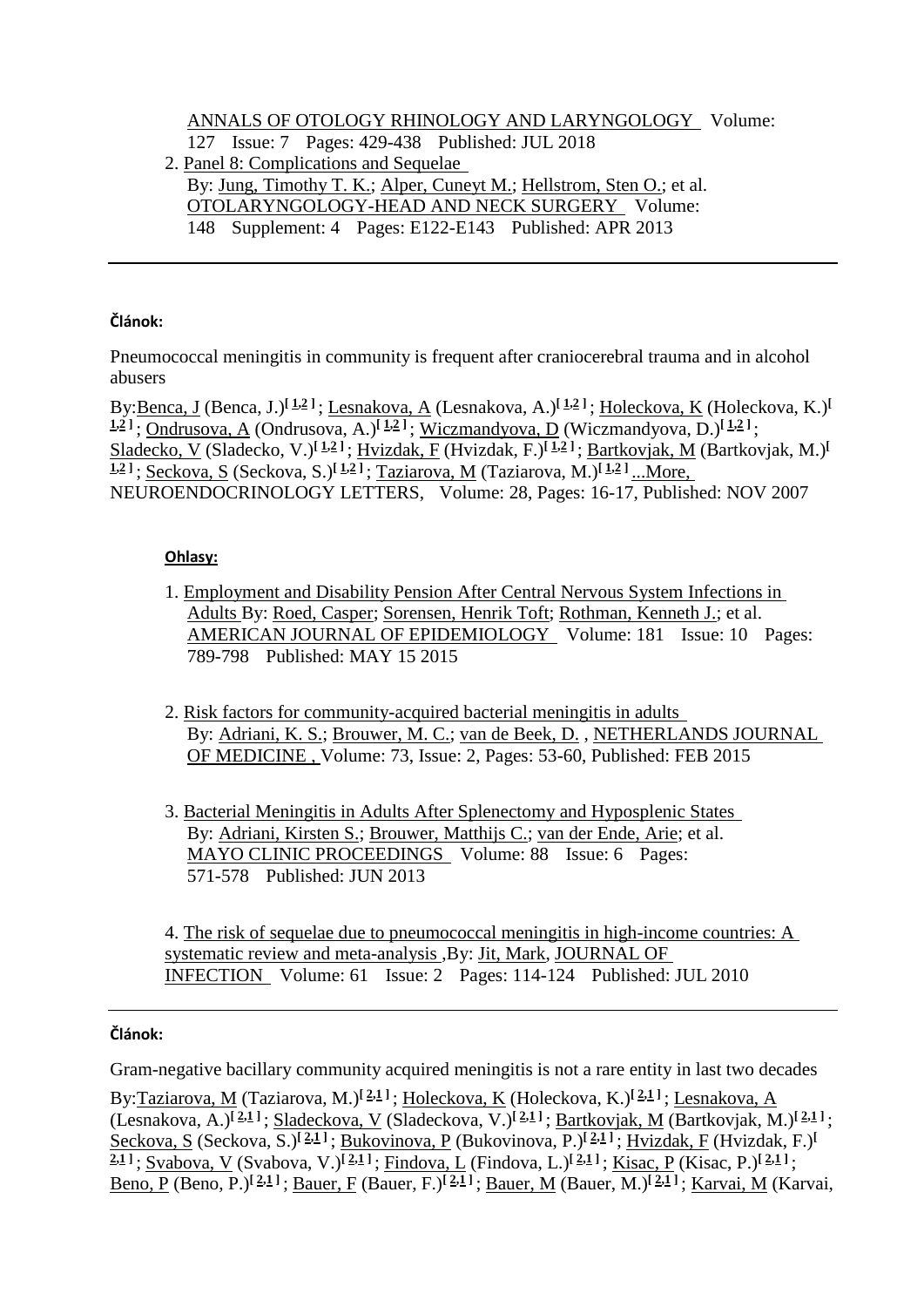M.)**[\[ 2](javascript:sup_focus()[,1](javascript:sup_focus() ]** ; [Rudinsky, B](http://apps.webofknowledge.com.bukz2trh0c7e.han2.savba.sk/DaisyOneClickSearch.do?product=WOS&search_mode=DaisyOneClickSearch&colName=WOS&SID=C6CK3Xj4WkKJydVAUFn&author_name=Rudinsky,%20B&dais_id=750182&excludeEventConfig=ExcludeIfFromFullRecPage) (Rudinsky, B.)**[ [2](javascript:sup_focus()[,1](javascript:sup_focus() ]** ; [Sabo, I](http://apps.webofknowledge.com.bukz2trh0c7e.han2.savba.sk/DaisyOneClickSearch.do?product=WOS&search_mode=DaisyOneClickSearch&colName=WOS&SID=C6CK3Xj4WkKJydVAUFn&author_name=Sabo,%20I&dais_id=1188293&excludeEventConfig=ExcludeIfFromFullRecPage) (Sabo, I.)**[\[ 2,](javascript:sup_focus()[1](javascript:sup_focus() ]** ; [Bielova, M](http://apps.webofknowledge.com.bukz2trh0c7e.han2.savba.sk/DaisyOneClickSearch.do?product=WOS&search_mode=DaisyOneClickSearch&colName=WOS&SID=C6CK3Xj4WkKJydVAUFn&author_name=Bielova,%20M&dais_id=4213614&excludeEventConfig=ExcludeIfFromFullRecPage) (Bielova, M.)**[\[ 2](javascript:sup_focus()[,1](javascript:sup_focus() ]** ; [Luzica, R](http://apps.webofknowledge.com.bukz2trh0c7e.han2.savba.sk/DaisyOneClickSearch.do?product=WOS&search_mode=DaisyOneClickSearch&colName=WOS&SID=C6CK3Xj4WkKJydVAUFn&author_name=Luzica,%20R&dais_id=4447034&excludeEventConfig=ExcludeIfFromFullRecPage) (Luzica, R.)**[ [2,](javascript:sup_focus()[1](javascript:sup_focus() ]** ; [Wiczmandyova, D](http://apps.webofknowledge.com.bukz2trh0c7e.han2.savba.sk/DaisyOneClickSearch.do?product=WOS&search_mode=DaisyOneClickSearch&colName=WOS&SID=C6CK3Xj4WkKJydVAUFn&author_name=Wiczmandyova,%20D&dais_id=5892443&excludeEventConfig=ExcludeIfFromFullRecPage) (Wiczmandyova, D.)**[\[ 2,](javascript:sup_focus()[1](javascript:sup_focus() ]** ; [Huttova, M](http://apps.webofknowledge.com.bukz2trh0c7e.han2.savba.sk/DaisyOneClickSearch.do?product=WOS&search_mode=DaisyOneClickSearch&colName=WOS&SID=C6CK3Xj4WkKJydVAUFn&author_name=Huttova,%20M&dais_id=1151229&excludeEventConfig=ExcludeIfFromFullRecPage) (Huttova, M.)**[\[ 2](javascript:sup_focus()[,1](javascript:sup_focus() ]** ; [Ondrusova, A](http://apps.webofknowledge.com.bukz2trh0c7e.han2.savba.sk/DaisyOneClickSearch.do?product=WOS&search_mode=DaisyOneClickSearch&colName=WOS&SID=C6CK3Xj4WkKJydVAUFn&author_name=Ondrusova,%20A&dais_id=1288561&excludeEventConfig=ExcludeIfFromFullRecPage) (Ondrusova, A.)**[\[ 2,](javascript:sup_focus()[1](javascript:sup_focus() ]** [...Less,](javascript:hide_show()

NEUROENDOCRINOLOGY LETTERS , Volume: 28, Pages: 18-19, Supplement: 3, Published: NOV 2007

#### **Ohlasy:**

- 1. [Spontaneous gram-negative bacillary meningitis in adult patients: characteristics and](http://apps.webofknowledge.com.bukz2trh0c7e.han2.savba.sk/full_record.do?product=WOS&search_mode=CitingArticles&qid=32&SID=C6CK3Xj4WkKJydVAUFn&page=1&doc=1)  [outcome B](http://apps.webofknowledge.com.bukz2trh0c7e.han2.savba.sk/full_record.do?product=WOS&search_mode=CitingArticles&qid=32&SID=C6CK3Xj4WkKJydVAUFn&page=1&doc=1)y: [Pomar, Virginia;](http://apps.webofknowledge.com.bukz2trh0c7e.han2.savba.sk/DaisyOneClickSearch.do?product=WOS&search_mode=DaisyOneClickSearch&colName=WOS&SID=C6CK3Xj4WkKJydVAUFn&author_name=Pomar,%20Virginia&dais_id=1751612&excludeEventConfig=ExcludeIfFromFullRecPage) [Benito, Natividad;](http://apps.webofknowledge.com.bukz2trh0c7e.han2.savba.sk/DaisyOneClickSearch.do?product=WOS&search_mode=DaisyOneClickSearch&colName=WOS&SID=C6CK3Xj4WkKJydVAUFn&author_name=Benito,%20Natividad&dais_id=471294&excludeEventConfig=ExcludeIfFromFullRecPage) [Lopez-Contreras, Joaquin;](http://apps.webofknowledge.com.bukz2trh0c7e.han2.savba.sk/DaisyOneClickSearch.do?product=WOS&search_mode=DaisyOneClickSearch&colName=WOS&SID=C6CK3Xj4WkKJydVAUFn&author_name=Lopez-Contreras,%20Joaquin&dais_id=3164814&excludeEventConfig=ExcludeIfFromFullRecPage) et al. [BMC INFECTIOUS DISEASES](javascript:;) Volume: 13 Article Number: 451 Published: SEP 30 2013
- 2. [Community-acquired CTX-M-15-type ESBL-producing Escherichia coli meningitis: a](http://apps.webofknowledge.com.bukz2trh0c7e.han2.savba.sk/full_record.do?product=WOS&search_mode=CitingArticles&qid=32&SID=C6CK3Xj4WkKJydVAUFn&page=1&doc=2)  [case report and literature review,](http://apps.webofknowledge.com.bukz2trh0c7e.han2.savba.sk/full_record.do?product=WOS&search_mode=CitingArticles&qid=32&SID=C6CK3Xj4WkKJydVAUFn&page=1&doc=2) By: [Elaldi, Nazif;](http://apps.webofknowledge.com.bukz2trh0c7e.han2.savba.sk/DaisyOneClickSearch.do?product=WOS&search_mode=DaisyOneClickSearch&colName=WOS&SID=C6CK3Xj4WkKJydVAUFn&author_name=Elaldi,%20Nazif&dais_id=558568&excludeEventConfig=ExcludeIfFromFullRecPage) [Gozel, Mustafa G.;](http://apps.webofknowledge.com.bukz2trh0c7e.han2.savba.sk/DaisyOneClickSearch.do?product=WOS&search_mode=DaisyOneClickSearch&colName=WOS&SID=C6CK3Xj4WkKJydVAUFn&author_name=Gozel,%20Mustafa%20G.&dais_id=1759128&excludeEventConfig=ExcludeIfFromFullRecPage) [Kolayli,](http://apps.webofknowledge.com.bukz2trh0c7e.han2.savba.sk/DaisyOneClickSearch.do?product=WOS&search_mode=DaisyOneClickSearch&colName=WOS&SID=C6CK3Xj4WkKJydVAUFn&author_name=Kolayli,%20Fetiye&dais_id=1977073&excludeEventConfig=ExcludeIfFromFullRecPage)  [Fetiye;](http://apps.webofknowledge.com.bukz2trh0c7e.han2.savba.sk/DaisyOneClickSearch.do?product=WOS&search_mode=DaisyOneClickSearch&colName=WOS&SID=C6CK3Xj4WkKJydVAUFn&author_name=Kolayli,%20Fetiye&dais_id=1977073&excludeEventConfig=ExcludeIfFromFullRecPage) et al[.JOURNAL OF INFECTION IN DEVELOPING COUNTRIES](javascript:;) Volume: 7 Issue: 5 Pages: 424-431 Published: MAY 2013
- 3. [Acinetobacter baumannii: human infections, factors contributing to pathogenesis and](http://apps.webofknowledge.com.bukz2trh0c7e.han2.savba.sk/full_record.do?product=WOS&search_mode=CitingArticles&qid=32&SID=C6CK3Xj4WkKJydVAUFn&page=1&doc=3)  [animal models, B](http://apps.webofknowledge.com.bukz2trh0c7e.han2.savba.sk/full_record.do?product=WOS&search_mode=CitingArticles&qid=32&SID=C6CK3Xj4WkKJydVAUFn&page=1&doc=3)y: [McConnell, Michael J.;](http://apps.webofknowledge.com.bukz2trh0c7e.han2.savba.sk/DaisyOneClickSearch.do?product=WOS&search_mode=DaisyOneClickSearch&colName=WOS&SID=C6CK3Xj4WkKJydVAUFn&author_name=McConnell,%20Michael%20J.&dais_id=415402&excludeEventConfig=ExcludeIfFromFullRecPage) [Actis, Luis;](http://apps.webofknowledge.com.bukz2trh0c7e.han2.savba.sk/DaisyOneClickSearch.do?product=WOS&search_mode=DaisyOneClickSearch&colName=WOS&SID=C6CK3Xj4WkKJydVAUFn&author_name=Actis,%20Luis&dais_id=395425&excludeEventConfig=ExcludeIfFromFullRecPage) [Pachon, Jeronimo](http://apps.webofknowledge.com.bukz2trh0c7e.han2.savba.sk/DaisyOneClickSearch.do?product=WOS&search_mode=DaisyOneClickSearch&colName=WOS&SID=C6CK3Xj4WkKJydVAUFn&author_name=Pachon,%20Jeronimo&dais_id=114854&excludeEventConfig=ExcludeIfFromFullRecPage) [FEMS MICROBIOLOGY REVIEWS](javascript:;) Volume: 37 Issue: 2 Pages: 130-155 Published: MAR 2013
- 4. [First Initial community-acquired meningitis due to extended-spectrum beta-lactamase](http://apps.webofknowledge.com.bukz2trh0c7e.han2.savba.sk/full_record.do?product=WOS&search_mode=CitingArticles&qid=32&SID=C6CK3Xj4WkKJydVAUFn&page=1&doc=4)  [producing Escherichia coli complicated with multiple aortic mycotic aneurysms](http://apps.webofknowledge.com.bukz2trh0c7e.han2.savba.sk/full_record.do?product=WOS&search_mode=CitingArticles&qid=32&SID=C6CK3Xj4WkKJydVAUFn&page=1&doc=4)  By: [Weyrich, Pierre;](http://apps.webofknowledge.com.bukz2trh0c7e.han2.savba.sk/DaisyOneClickSearch.do?product=WOS&search_mode=DaisyOneClickSearch&colName=WOS&SID=C6CK3Xj4WkKJydVAUFn&author_name=Weyrich,%20Pierre&dais_id=28970145&excludeEventConfig=ExcludeIfFromFullRecPage) [Ettahar, Nicolas;](http://apps.webofknowledge.com.bukz2trh0c7e.han2.savba.sk/DaisyOneClickSearch.do?product=WOS&search_mode=DaisyOneClickSearch&colName=WOS&SID=C6CK3Xj4WkKJydVAUFn&author_name=Ettahar,%20Nicolas&dais_id=4142045&excludeEventConfig=ExcludeIfFromFullRecPage) [Legout, Laurence;](http://apps.webofknowledge.com.bukz2trh0c7e.han2.savba.sk/DaisyOneClickSearch.do?product=WOS&search_mode=DaisyOneClickSearch&colName=WOS&SID=C6CK3Xj4WkKJydVAUFn&author_name=Legout,%20Laurence&dais_id=662094&excludeEventConfig=ExcludeIfFromFullRecPage) et al. [ANNALS OF CLINICAL MICROBIOLOGY AND ANTIMICROBIALS](javascript:;) Volume: 11 Article Number: 4 Published: FEB 9 2012
- 5. Experimental Validation of the [Predicted Binding Site of Escherichia coli K1 Outer](http://apps.webofknowledge.com.bukz2trh0c7e.han2.savba.sk/full_record.do?product=WOS&search_mode=CitingArticles&qid=32&SID=C6CK3Xj4WkKJydVAUFn&page=1&doc=5)  [Membrane Protein A to Human Brain Microvascular Endothelial Cells](http://apps.webofknowledge.com.bukz2trh0c7e.han2.savba.sk/full_record.do?product=WOS&search_mode=CitingArticles&qid=32&SID=C6CK3Xj4WkKJydVAUFn&page=1&doc=5)  [IDENTIFICATION OF CRITICAL MUTATIONS THAT PREVENT E. COLI](http://apps.webofknowledge.com.bukz2trh0c7e.han2.savba.sk/full_record.do?product=WOS&search_mode=CitingArticles&qid=32&SID=C6CK3Xj4WkKJydVAUFn&page=1&doc=5)  [MENINGITIS](http://apps.webofknowledge.com.bukz2trh0c7e.han2.savba.sk/full_record.do?product=WOS&search_mode=CitingArticles&qid=32&SID=C6CK3Xj4WkKJydVAUFn&page=1&doc=5)  By: [Pascal, Tod A.;](http://apps.webofknowledge.com.bukz2trh0c7e.han2.savba.sk/DaisyOneClickSearch.do?product=WOS&search_mode=DaisyOneClickSearch&colName=WOS&SID=C6CK3Xj4WkKJydVAUFn&author_name=Pascal,%20Tod%20A.&dais_id=308975&excludeEventConfig=ExcludeIfFromFullRecPage) [Abrol, Ravinder;](http://apps.webofknowledge.com.bukz2trh0c7e.han2.savba.sk/DaisyOneClickSearch.do?product=WOS&search_mode=DaisyOneClickSearch&colName=WOS&SID=C6CK3Xj4WkKJydVAUFn&author_name=Abrol,%20Ravinder&dais_id=447023&excludeEventConfig=ExcludeIfFromFullRecPage) [Mittal, Rahul;](http://apps.webofknowledge.com.bukz2trh0c7e.han2.savba.sk/DaisyOneClickSearch.do?product=WOS&search_mode=DaisyOneClickSearch&colName=WOS&SID=C6CK3Xj4WkKJydVAUFn&author_name=Mittal,%20Rahul&dais_id=559211&excludeEventConfig=ExcludeIfFromFullRecPage) et al. [JOURNAL OF BIOLOGICAL CHEMISTRY](javascript:;) Volume: 285 Issue: 48 Pages: 37753-37761 Published: NOV 26 2010
- 6. [Outer membrane protein a expression in Escherichia coli K1 is required to prevent the](http://apps.webofknowledge.com.bukz2trh0c7e.han2.savba.sk/full_record.do?product=WOS&search_mode=CitingArticles&qid=32&SID=C6CK3Xj4WkKJydVAUFn&page=1&doc=6)  [maturation of myeloid dendritic cells and the induction of IL-10 and TGF-beta](http://apps.webofknowledge.com.bukz2trh0c7e.han2.savba.sk/full_record.do?product=WOS&search_mode=CitingArticles&qid=32&SID=C6CK3Xj4WkKJydVAUFn&page=1&doc=6)  By: [Mittal, Rahul;](http://apps.webofknowledge.com.bukz2trh0c7e.han2.savba.sk/DaisyOneClickSearch.do?product=WOS&search_mode=DaisyOneClickSearch&colName=WOS&SID=C6CK3Xj4WkKJydVAUFn&author_name=Mittal,%20Rahul&dais_id=559211&excludeEventConfig=ExcludeIfFromFullRecPage) [Prasadarao, Nemani V.](http://apps.webofknowledge.com.bukz2trh0c7e.han2.savba.sk/DaisyOneClickSearch.do?product=WOS&search_mode=DaisyOneClickSearch&colName=WOS&SID=C6CK3Xj4WkKJydVAUFn&author_name=Prasadarao,%20Nemani%20V.&dais_id=451044&excludeEventConfig=ExcludeIfFromFullRecPage) [JOURNAL OF](javascript:;)  [IMMUNOLOGY](javascript:;) Volume: 181 Issue: 4 Pages: 2672-2682 Published: AUG 15 2008
- 7. [Multiple antibiotic resistant Escherichia coli meningitis in a premature neonate](http://apps.webofknowledge.com.bukz2trh0c7e.han2.savba.sk/full_record.do?product=WOS&search_mode=CitingArticles&qid=32&SID=C6CK3Xj4WkKJydVAUFn&page=1&doc=7)  By: [Aslam, Muhammad;](http://apps.webofknowledge.com.bukz2trh0c7e.han2.savba.sk/DaisyOneClickSearch.do?product=WOS&search_mode=DaisyOneClickSearch&colName=WOS&SID=C6CK3Xj4WkKJydVAUFn&author_name=Aslam,%20Muhammad&dais_id=530795&excludeEventConfig=ExcludeIfFromFullRecPage) [Cohen, Jennifer N.,](http://apps.webofknowledge.com.bukz2trh0c7e.han2.savba.sk/DaisyOneClickSearch.do?product=WOS&search_mode=DaisyOneClickSearch&colName=WOS&SID=C6CK3Xj4WkKJydVAUFn&author_name=Cohen,%20Jennifer%20N.&dais_id=6771011&excludeEventConfig=ExcludeIfFromFullRecPage) JOURNAL OF PEDIATRIC INFECTIOUS DISEASES Volume: 3 Issue: 2 Pages: 125-130 Published: 2008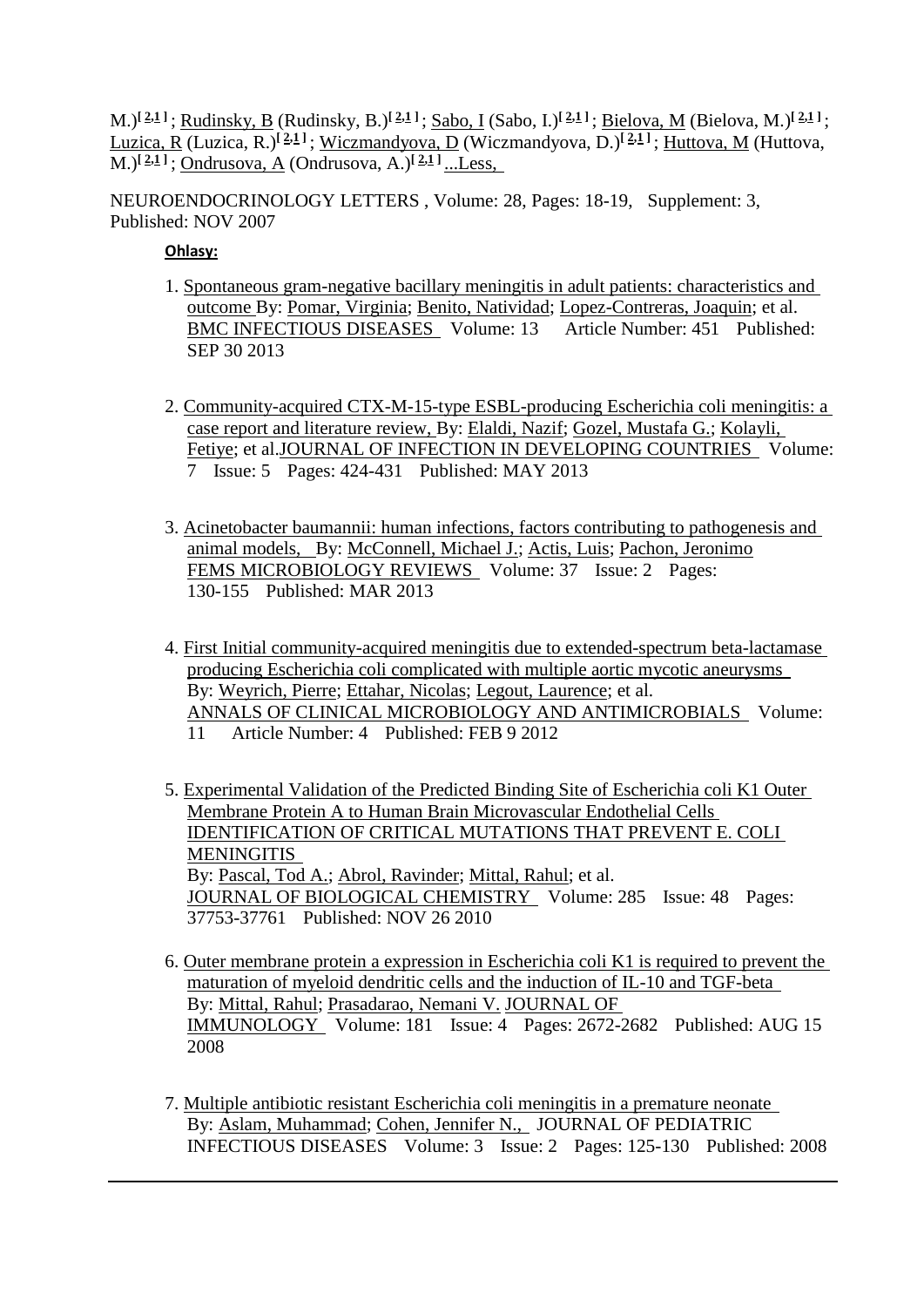## **Článok:**

Meningococcal meningitis is still the commonest neuroinfection in the community in tropics: overview of 62 cases

By: Muli, JM (Muli, J. M.); [Seckova, S](http://apps.webofknowledge.com.bukz2trh0c7e.han2.savba.sk/DaisyOneClickSearch.do?product=WOS&search_mode=DaisyOneClickSearch&colName=WOS&SID=C6CK3Xj4WkKJydVAUFn&author_name=Seckova,%20S&dais_id=2310512&excludeEventConfig=ExcludeIfFromFullRecPage) (Seckova, S.); [Sladeckova, V](http://apps.webofknowledge.com.bukz2trh0c7e.han2.savba.sk/DaisyOneClickSearch.do?product=WOS&search_mode=DaisyOneClickSearch&colName=WOS&SID=C6CK3Xj4WkKJydVAUFn&author_name=Sladeckova,%20V&dais_id=1696654&excludeEventConfig=ExcludeIfFromFullRecPage) (Sladeckova, V.); [Adamcova, J](http://apps.webofknowledge.com.bukz2trh0c7e.han2.savba.sk/DaisyOneClickSearch.do?product=WOS&search_mode=DaisyOneClickSearch&colName=WOS&SID=C6CK3Xj4WkKJydVAUFn&author_name=Adamcova,%20J&dais_id=1845602&excludeEventConfig=ExcludeIfFromFullRecPage) (Adamcova, J.); [Rabarova, L](http://apps.webofknowledge.com.bukz2trh0c7e.han2.savba.sk/DaisyOneClickSearch.do?product=WOS&search_mode=DaisyOneClickSearch&colName=WOS&SID=C6CK3Xj4WkKJydVAUFn&author_name=Rabarova,%20L&dais_id=8319147&excludeEventConfig=ExcludeIfFromFullRecPage) (Rabarova, L.); [Takacova, M](http://apps.webofknowledge.com.bukz2trh0c7e.han2.savba.sk/DaisyOneClickSearch.do?product=WOS&search_mode=DaisyOneClickSearch&colName=WOS&SID=C6CK3Xj4WkKJydVAUFn&author_name=Takacova,%20M&dais_id=3397231&excludeEventConfig=ExcludeIfFromFullRecPage) (Takacova, M.); [Polonova, J](http://apps.webofknowledge.com.bukz2trh0c7e.han2.savba.sk/DaisyOneClickSearch.do?product=WOS&search_mode=DaisyOneClickSearch&colName=WOS&SID=C6CK3Xj4WkKJydVAUFn&author_name=Polonova,%20J&dais_id=2999658&excludeEventConfig=ExcludeIfFromFullRecPage) (Polonova, J.); [Dudasova, T](http://apps.webofknowledge.com.bukz2trh0c7e.han2.savba.sk/DaisyOneClickSearch.do?product=WOS&search_mode=DaisyOneClickSearch&colName=WOS&SID=C6CK3Xj4WkKJydVAUFn&author_name=Dudasova,%20T&dais_id=10274228&excludeEventConfig=ExcludeIfFromFullRecPage) (Dudasova, T.); [Pauerova, K](http://apps.webofknowledge.com.bukz2trh0c7e.han2.savba.sk/DaisyOneClickSearch.do?product=WOS&search_mode=DaisyOneClickSearch&colName=WOS&SID=C6CK3Xj4WkKJydVAUFn&author_name=Pauerova,%20K&dais_id=9842671&excludeEventConfig=ExcludeIfFromFullRecPage) (Pauerova, K.); [Namulanda, V](http://apps.webofknowledge.com.bukz2trh0c7e.han2.savba.sk/DaisyOneClickSearch.do?product=WOS&search_mode=DaisyOneClickSearch&colName=WOS&SID=C6CK3Xj4WkKJydVAUFn&author_name=Namulanda,%20V&dais_id=8537615&excludeEventConfig=ExcludeIfFromFullRecPage) (Namulanda, V.); [Okoth, V](http://apps.webofknowledge.com.bukz2trh0c7e.han2.savba.sk/DaisyOneClickSearch.do?product=WOS&search_mode=DaisyOneClickSearch&colName=WOS&SID=C6CK3Xj4WkKJydVAUFn&author_name=Okoth,%20V&dais_id=8017228&excludeEventConfig=ExcludeIfFromFullRecPage) (Okoth, V.); [Juma, O](http://apps.webofknowledge.com.bukz2trh0c7e.han2.savba.sk/DaisyOneClickSearch.do?product=WOS&search_mode=DaisyOneClickSearch&colName=WOS&SID=C6CK3Xj4WkKJydVAUFn&author_name=Juma,%20O&dais_id=13458537&excludeEventConfig=ExcludeIfFromFullRecPage) (Juma, O.); [Diana, E](http://apps.webofknowledge.com.bukz2trh0c7e.han2.savba.sk/DaisyOneClickSearch.do?product=WOS&search_mode=DaisyOneClickSearch&colName=WOS&SID=C6CK3Xj4WkKJydVAUFn&author_name=Diana,%20E&dais_id=4984439&excludeEventConfig=ExcludeIfFromFullRecPage) (Diana, E.); [Johnson, J](http://apps.webofknowledge.com.bukz2trh0c7e.han2.savba.sk/DaisyOneClickSearch.do?product=WOS&search_mode=DaisyOneClickSearch&colName=WOS&SID=C6CK3Xj4WkKJydVAUFn&author_name=Johnson,%20J&dais_id=22613831&excludeEventConfig=ExcludeIfFromFullRecPage) (Johnson, J.); [Deadline, J](http://apps.webofknowledge.com.bukz2trh0c7e.han2.savba.sk/DaisyOneClickSearch.do?product=WOS&search_mode=DaisyOneClickSearch&colName=WOS&SID=C6CK3Xj4WkKJydVAUFn&author_name=Deadline,%20J&dais_id=6595317&excludeEventConfig=ExcludeIfFromFullRecPage) (Deadline, J.); [Bartkovjak, M](http://apps.webofknowledge.com.bukz2trh0c7e.han2.savba.sk/DaisyOneClickSearch.do?product=WOS&search_mode=DaisyOneClickSearch&colName=WOS&SID=C6CK3Xj4WkKJydVAUFn&author_name=Bartkovjak,%20M&dais_id=2541721&excludeEventConfig=ExcludeIfFromFullRecPage) (Bartkovjak, M.); [Kolenova, A](http://apps.webofknowledge.com.bukz2trh0c7e.han2.savba.sk/DaisyOneClickSearch.do?product=WOS&search_mode=DaisyOneClickSearch&colName=WOS&SID=C6CK3Xj4WkKJydVAUFn&author_name=Kolenova,%20A&dais_id=809720&excludeEventConfig=ExcludeIfFromFullRecPage) (Kolenova, A.); [Taziarova, M](http://apps.webofknowledge.com.bukz2trh0c7e.han2.savba.sk/DaisyOneClickSearch.do?product=WOS&search_mode=DaisyOneClickSearch&colName=WOS&SID=C6CK3Xj4WkKJydVAUFn&author_name=Taziarova,%20M&dais_id=2377075&excludeEventConfig=ExcludeIfFromFullRecPage) (Taziarova, M.); [Benca, J](http://apps.webofknowledge.com.bukz2trh0c7e.han2.savba.sk/DaisyOneClickSearch.do?product=WOS&search_mode=DaisyOneClickSearch&colName=WOS&SID=C6CK3Xj4WkKJydVAUFn&author_name=Benca,%20J&dais_id=678065&excludeEventConfig=ExcludeIfFromFullRecPage) (Benca, J.); [Njambi, Z](http://apps.webofknowledge.com.bukz2trh0c7e.han2.savba.sk/DaisyOneClickSearch.do?product=WOS&search_mode=DaisyOneClickSearch&colName=WOS&SID=C6CK3Xj4WkKJydVAUFn&author_name=Njambi,%20Z&dais_id=7561405&excludeEventConfig=ExcludeIfFromFullRecPage) (Njambi, Z.[\)...Less](javascript:hide_show() ,NEUROENDOCRINOLOGY LETTERS, Volume: 28, Pages: 23-24, Supplement: 3, Published: NOV 2007

#### **Ohlasy:**

| 1. Comparison between Microscopy and PfHRP2 based RDT for diagnosing Tropical          |  |  |
|----------------------------------------------------------------------------------------|--|--|
| Malaria in Febrile Patients in Mesoendemic Malaria Transmission Area of Eural Burundi, |  |  |
| among Internally Displaced Populations after Tribal Conflicts                          |  |  |
| By: Komlosi, Maria; Ahishakiye, Zacharie; Niyibampa, Reverienne; et al.                |  |  |
| CLINICAL SOCIAL WORK AND HEALTH INTERVENTION Volume: 8 Issue:                          |  |  |
| 2 Pages: 19-25 Published: 2017                                                         |  |  |

- 2. [What are the Commonly Used UML Modelling Tools in Health Informatics? A survey](http://apps.webofknowledge.com.bukz2trh0c7e.han2.savba.sk/full_record.do?product=WOS&search_mode=CitingArticles&qid=36&SID=C6CK3Xj4WkKJydVAUFn&page=1&doc=2)  By: [Rajoo, Mageswari;](http://apps.webofknowledge.com.bukz2trh0c7e.han2.savba.sk/DaisyOneClickSearch.do?product=WOS&search_mode=DaisyOneClickSearch&colName=WOS&SID=C6CK3Xj4WkKJydVAUFn&author_name=Rajoo,%20Mageswari&dais_id=10821345&excludeEventConfig=ExcludeIfFromFullRecPage) [Noor, Noor Maizura Binti Mohamad;](http://apps.webofknowledge.com.bukz2trh0c7e.han2.savba.sk/DaisyOneClickSearch.do?product=WOS&search_mode=DaisyOneClickSearch&colName=WOS&SID=C6CK3Xj4WkKJydVAUFn&author_name=Noor,%20Noor%20Maizura%20Binti%20Mohamad&dais_id=1744960&excludeEventConfig=ExcludeIfFromFullRecPage) [Subramaniam, Selvaraj](http://apps.webofknowledge.com.bukz2trh0c7e.han2.savba.sk/DaisyOneClickSearch.do?product=WOS&search_mode=DaisyOneClickSearch&colName=WOS&SID=C6CK3Xj4WkKJydVAUFn&author_name=Subramaniam,%20Selvaraj&dais_id=10144232&excludeEventConfig=ExcludeIfFromFullRecPage) CLINICAL SOCIAL WORK AND HEALTH INTERVENTION Volume: 8 Issue: 2 Pages: 44-49 Published: 2017
- 3. [Typology of Three Types of Medical Care Centers in Germany](http://apps.webofknowledge.com.bukz2trh0c7e.han2.savba.sk/full_record.do?product=WOS&search_mode=CitingArticles&qid=36&SID=C6CK3Xj4WkKJydVAUFn&page=1&doc=3)  By: [Hulkova, Viera;](http://apps.webofknowledge.com.bukz2trh0c7e.han2.savba.sk/DaisyOneClickSearch.do?product=WOS&search_mode=DaisyOneClickSearch&colName=WOS&SID=C6CK3Xj4WkKJydVAUFn&author_name=Hulkova,%20Viera&dais_id=6507051&excludeEventConfig=ExcludeIfFromFullRecPage) [Renger, Frantisek;](http://apps.webofknowledge.com.bukz2trh0c7e.han2.savba.sk/DaisyOneClickSearch.do?product=WOS&search_mode=DaisyOneClickSearch&colName=WOS&SID=C6CK3Xj4WkKJydVAUFn&author_name=Renger,%20Frantisek&dais_id=5882348&excludeEventConfig=ExcludeIfFromFullRecPage) [Czirfusz, Attila](http://apps.webofknowledge.com.bukz2trh0c7e.han2.savba.sk/DaisyOneClickSearch.do?product=WOS&search_mode=DaisyOneClickSearch&colName=WOS&SID=C6CK3Xj4WkKJydVAUFn&author_name=Czirfusz,%20Attila&dais_id=5618532&excludeEventConfig=ExcludeIfFromFullRecPage) CLINICAL SOCIAL WORK AND HEALTH INTERVENTION Volume: 8 Issue: 2 Pages: 50-58 Published: 2017
- 4. [Neurologic complications and sequellae of infectious diseases in Uganda and Kenya:](http://apps.webofknowledge.com.bukz2trh0c7e.han2.savba.sk/full_record.do?product=WOS&search_mode=CitingArticles&qid=36&SID=C6CK3Xj4WkKJydVAUFn&page=1&doc=4)  [Analysis of 288 cases from two rural hospitals](http://apps.webofknowledge.com.bukz2trh0c7e.han2.savba.sk/full_record.do?product=WOS&search_mode=CitingArticles&qid=36&SID=C6CK3Xj4WkKJydVAUFn&page=1&doc=4)  By: [Szabo, Ivan;](http://apps.webofknowledge.com.bukz2trh0c7e.han2.savba.sk/DaisyOneClickSearch.do?product=WOS&search_mode=DaisyOneClickSearch&colName=WOS&SID=C6CK3Xj4WkKJydVAUFn&author_name=Szabo,%20Ivan&dais_id=8383683&excludeEventConfig=ExcludeIfFromFullRecPage) [Kulkova, Nada;](http://apps.webofknowledge.com.bukz2trh0c7e.han2.savba.sk/DaisyOneClickSearch.do?product=WOS&search_mode=DaisyOneClickSearch&colName=WOS&SID=C6CK3Xj4WkKJydVAUFn&author_name=Kulkova,%20Nada&dais_id=2302307&excludeEventConfig=ExcludeIfFromFullRecPage) [Sokolova, Jaroslava;](http://apps.webofknowledge.com.bukz2trh0c7e.han2.savba.sk/DaisyOneClickSearch.do?product=WOS&search_mode=DaisyOneClickSearch&colName=WOS&SID=C6CK3Xj4WkKJydVAUFn&author_name=Sokolova,%20Jaroslava&dais_id=2705300&excludeEventConfig=ExcludeIfFromFullRecPage) et al. [NEUROENDOCRINOLOGY LETTERS](javascript:;) Volume: 34 Supplement: 1 Pages: 28-31 Published: 2013

## **Článok:**

Meningitis in diabetic patients

By[:Muli, M](http://apps.webofknowledge.com.bukz2trh0c7e.han2.savba.sk/DaisyOneClickSearch.do?product=WOS&search_mode=DaisyOneClickSearch&colName=WOS&SID=C6CK3Xj4WkKJydVAUFn&author_name=Muli,%20M&dais_id=6958049&excludeEventConfig=ExcludeIfFromFullRecPage) (Muli, M.)**[ [1](javascript:sup_focus() ]** ; [Seckova, S](http://apps.webofknowledge.com.bukz2trh0c7e.han2.savba.sk/DaisyOneClickSearch.do?product=WOS&search_mode=DaisyOneClickSearch&colName=WOS&SID=C6CK3Xj4WkKJydVAUFn&author_name=Seckova,%20S&dais_id=2310512&excludeEventConfig=ExcludeIfFromFullRecPage) (Seckova, S.)**[\[ 1](javascript:sup_focus() ]** ; [Sladeckova, V](http://apps.webofknowledge.com.bukz2trh0c7e.han2.savba.sk/DaisyOneClickSearch.do?product=WOS&search_mode=DaisyOneClickSearch&colName=WOS&SID=C6CK3Xj4WkKJydVAUFn&author_name=Sladeckova,%20V&dais_id=1696654&excludeEventConfig=ExcludeIfFromFullRecPage) (Sladeckova, V.)**[ [1](javascript:sup_focus() ]** ; [Steno, J](http://apps.webofknowledge.com.bukz2trh0c7e.han2.savba.sk/DaisyOneClickSearch.do?product=WOS&search_mode=DaisyOneClickSearch&colName=WOS&SID=C6CK3Xj4WkKJydVAUFn&author_name=Steno,%20J&dais_id=742233&excludeEventConfig=ExcludeIfFromFullRecPage) (Steno, J.)**[\[ 1](javascript:sup_focus() ]** ; [Adamcova, J](http://apps.webofknowledge.com.bukz2trh0c7e.han2.savba.sk/DaisyOneClickSearch.do?product=WOS&search_mode=DaisyOneClickSearch&colName=WOS&SID=C6CK3Xj4WkKJydVAUFn&author_name=Adamcova,%20J&dais_id=1845602&excludeEventConfig=ExcludeIfFromFullRecPage) (Adamcova, J.)**[\[ 1](javascript:sup_focus() ]** ; [Rabarova, L](http://apps.webofknowledge.com.bukz2trh0c7e.han2.savba.sk/DaisyOneClickSearch.do?product=WOS&search_mode=DaisyOneClickSearch&colName=WOS&SID=C6CK3Xj4WkKJydVAUFn&author_name=Rabarova,%20L&dais_id=8319147&excludeEventConfig=ExcludeIfFromFullRecPage) (Rabarova, L.)**[ [1](javascript:sup_focus() ]** ; [Takacova, M](http://apps.webofknowledge.com.bukz2trh0c7e.han2.savba.sk/DaisyOneClickSearch.do?product=WOS&search_mode=DaisyOneClickSearch&colName=WOS&SID=C6CK3Xj4WkKJydVAUFn&author_name=Takacova,%20M&dais_id=3397231&excludeEventConfig=ExcludeIfFromFullRecPage) (Takacova, M.)**[\[ 1](javascript:sup_focus() ]** ; [Polonova, J](http://apps.webofknowledge.com.bukz2trh0c7e.han2.savba.sk/DaisyOneClickSearch.do?product=WOS&search_mode=DaisyOneClickSearch&colName=WOS&SID=C6CK3Xj4WkKJydVAUFn&author_name=Polonova,%20J&dais_id=2999658&excludeEventConfig=ExcludeIfFromFullRecPage) (Polonova, J.)**[\[ 1](javascript:sup_focus() ]** ; [Dudasova, T](http://apps.webofknowledge.com.bukz2trh0c7e.han2.savba.sk/DaisyOneClickSearch.do?product=WOS&search_mode=DaisyOneClickSearch&colName=WOS&SID=C6CK3Xj4WkKJydVAUFn&author_name=Dudasova,%20T&dais_id=10274228&excludeEventConfig=ExcludeIfFromFullRecPage) (Dudasova, T.)**[\[ 1](javascript:sup_focus() ]** ; [Pauerova, K](http://apps.webofknowledge.com.bukz2trh0c7e.han2.savba.sk/DaisyOneClickSearch.do?product=WOS&search_mode=DaisyOneClickSearch&colName=WOS&SID=C6CK3Xj4WkKJydVAUFn&author_name=Pauerova,%20K&dais_id=9842671&excludeEventConfig=ExcludeIfFromFullRecPage) (Pauerova, K.)**[\[ 1](javascript:sup_focus() ]** ; [Namulanda, V](http://apps.webofknowledge.com.bukz2trh0c7e.han2.savba.sk/DaisyOneClickSearch.do?product=WOS&search_mode=DaisyOneClickSearch&colName=WOS&SID=C6CK3Xj4WkKJydVAUFn&author_name=Namulanda,%20V&dais_id=8537615&excludeEventConfig=ExcludeIfFromFullRecPage) (Namulanda, V.)**[ [1](javascript:sup_focus() ]** ; [Okoth, V](http://apps.webofknowledge.com.bukz2trh0c7e.han2.savba.sk/DaisyOneClickSearch.do?product=WOS&search_mode=DaisyOneClickSearch&colName=WOS&SID=C6CK3Xj4WkKJydVAUFn&author_name=Okoth,%20V&dais_id=8017228&excludeEventConfig=ExcludeIfFromFullRecPage) (Okoth, V.)**[ [1](javascript:sup_focus() ]** ; [Juma, O](http://apps.webofknowledge.com.bukz2trh0c7e.han2.savba.sk/DaisyOneClickSearch.do?product=WOS&search_mode=DaisyOneClickSearch&colName=WOS&SID=C6CK3Xj4WkKJydVAUFn&author_name=Juma,%20O&dais_id=13458537&excludeEventConfig=ExcludeIfFromFullRecPage) (Juma, O.)**[\[ 1](javascript:sup_focus() ]** ; [Diana, E](http://apps.webofknowledge.com.bukz2trh0c7e.han2.savba.sk/DaisyOneClickSearch.do?product=WOS&search_mode=DaisyOneClickSearch&colName=WOS&SID=C6CK3Xj4WkKJydVAUFn&author_name=Diana,%20E&dais_id=4984439&excludeEventConfig=ExcludeIfFromFullRecPage) (Diana, E.)**[\[ 1](javascript:sup_focus() ]** ; [Johnson, J](http://apps.webofknowledge.com.bukz2trh0c7e.han2.savba.sk/DaisyOneClickSearch.do?product=WOS&search_mode=DaisyOneClickSearch&colName=WOS&SID=C6CK3Xj4WkKJydVAUFn&author_name=Johnson,%20J&dais_id=22065310&excludeEventConfig=ExcludeIfFromFullRecPage) (Johnson, J.)**[\[ 1](javascript:sup_focus() ]** ; [Deadline, J](http://apps.webofknowledge.com.bukz2trh0c7e.han2.savba.sk/DaisyOneClickSearch.do?product=WOS&search_mode=DaisyOneClickSearch&colName=WOS&SID=C6CK3Xj4WkKJydVAUFn&author_name=Deadline,%20J&dais_id=6595317&excludeEventConfig=ExcludeIfFromFullRecPage)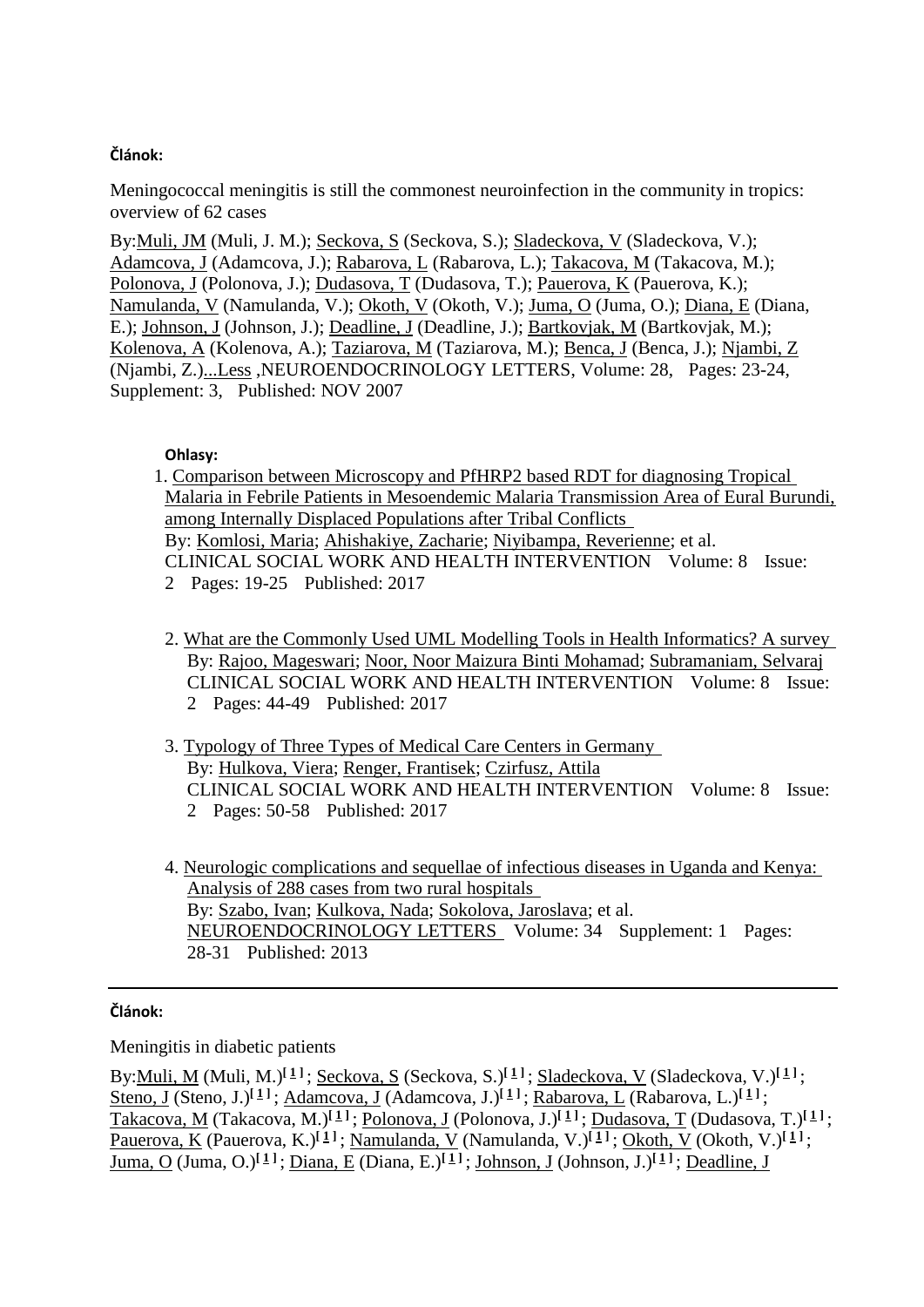(Deadline, J.)**[\[ 1](javascript:sup_focus() ]** ; [Bartkovjak, M](http://apps.webofknowledge.com.bukz2trh0c7e.han2.savba.sk/DaisyOneClickSearch.do?product=WOS&search_mode=DaisyOneClickSearch&colName=WOS&SID=C6CK3Xj4WkKJydVAUFn&author_name=Bartkovjak,%20M&dais_id=2541721&excludeEventConfig=ExcludeIfFromFullRecPage) (Bartkovjak, M.)**[\[ 1](javascript:sup_focus() ]** ; [Kolenova, A](http://apps.webofknowledge.com.bukz2trh0c7e.han2.savba.sk/DaisyOneClickSearch.do?product=WOS&search_mode=DaisyOneClickSearch&colName=WOS&SID=C6CK3Xj4WkKJydVAUFn&author_name=Kolenova,%20A&dais_id=809720&excludeEventConfig=ExcludeIfFromFullRecPage) (Kolenova, A.)**[\[ 1](javascript:sup_focus() ]** ; [Taziarova, M](http://apps.webofknowledge.com.bukz2trh0c7e.han2.savba.sk/DaisyOneClickSearch.do?product=WOS&search_mode=DaisyOneClickSearch&colName=WOS&SID=C6CK3Xj4WkKJydVAUFn&author_name=Taziarova,%20M&dais_id=2377075&excludeEventConfig=ExcludeIfFromFullRecPage) (Taziarova, M.)**[ [1](javascript:sup_focus() ]** ; [Benca, J](http://apps.webofknowledge.com.bukz2trh0c7e.han2.savba.sk/DaisyOneClickSearch.do?product=WOS&search_mode=DaisyOneClickSearch&colName=WOS&SID=C6CK3Xj4WkKJydVAUFn&author_name=Benca,%20J&dais_id=678065&excludeEventConfig=ExcludeIfFromFullRecPage) (Benca, J.)**[\[ 1](javascript:sup_focus() ]** ; [Njambi, Z](http://apps.webofknowledge.com.bukz2trh0c7e.han2.savba.sk/DaisyOneClickSearch.do?product=WOS&search_mode=DaisyOneClickSearch&colName=WOS&SID=C6CK3Xj4WkKJydVAUFn&author_name=Njambi,%20Z&dais_id=7561405&excludeEventConfig=ExcludeIfFromFullRecPage) (Njambi, Z.)**[\[ 1](javascript:sup_focus() ]** [...Less](javascript:hide_show()

## NEUROENDOCRINOLOGY LETTERS Volume: 28 Pages: 28-29 Supplement: 3 Published: NOV 2007

# **Ohlasy:**

1. [Bacterial meningitis in diabetes patients: a population-based prospective study](http://apps.webofknowledge.com.bukz2trh0c7e.han2.savba.sk/full_record.do?product=WOS&search_mode=CitingArticles&qid=40&SID=C6CK3Xj4WkKJydVAUFn&page=1&doc=1)  By: [van Veen, Kiril E. B.;](http://apps.webofknowledge.com.bukz2trh0c7e.han2.savba.sk/DaisyOneClickSearch.do?product=WOS&search_mode=DaisyOneClickSearch&colName=WOS&SID=C6CK3Xj4WkKJydVAUFn&author_name=van%20Veen,%20Kiril%20E.%20B.&dais_id=4045879&excludeEventConfig=ExcludeIfFromFullRecPage) [Brouwer, Matthijs C.;](http://apps.webofknowledge.com.bukz2trh0c7e.han2.savba.sk/DaisyOneClickSearch.do?product=WOS&search_mode=DaisyOneClickSearch&colName=WOS&SID=C6CK3Xj4WkKJydVAUFn&author_name=Brouwer,%20Matthijs%20C.&dais_id=53149&excludeEventConfig=ExcludeIfFromFullRecPage) [van der Ende, Arie;](http://apps.webofknowledge.com.bukz2trh0c7e.han2.savba.sk/DaisyOneClickSearch.do?product=WOS&search_mode=DaisyOneClickSearch&colName=WOS&SID=C6CK3Xj4WkKJydVAUFn&author_name=van%20der%20Ende,%20Arie&dais_id=48124&excludeEventConfig=ExcludeIfFromFullRecPage) et al. [SCIENTIFIC REPORTS](javascript:;) Volume: 6 Article Number: 36996 Published: NOV 15 2016

# **Článok:**

Hoemophillus influenzae community acquired meningitis occurrence in children despite 10 years vaccination

By[:Taziarova, M](http://apps.webofknowledge.com.bukz2trh0c7e.han2.savba.sk/DaisyOneClickSearch.do?product=WOS&search_mode=DaisyOneClickSearch&colName=WOS&SID=C6CK3Xj4WkKJydVAUFn&author_name=Taziarova,%20M&dais_id=2377075&excludeEventConfig=ExcludeIfFromFullRecPage) (Taziarova, M.)**[\[ 1](javascript:sup_focus() ]** ; [Holeckova, K](http://apps.webofknowledge.com.bukz2trh0c7e.han2.savba.sk/DaisyOneClickSearch.do?product=WOS&search_mode=DaisyOneClickSearch&colName=WOS&SID=C6CK3Xj4WkKJydVAUFn&author_name=Holeckova,%20K&dais_id=2290643&excludeEventConfig=ExcludeIfFromFullRecPage) (Holeckova, K.)**[\[ 1](javascript:sup_focus() ]** ; [Lesnakova, A](http://apps.webofknowledge.com.bukz2trh0c7e.han2.savba.sk/DaisyOneClickSearch.do?product=WOS&search_mode=DaisyOneClickSearch&colName=WOS&SID=C6CK3Xj4WkKJydVAUFn&author_name=Lesnakova,%20A&dais_id=3601447&excludeEventConfig=ExcludeIfFromFullRecPage) (Lesnakova, A.)**[\[ 1](javascript:sup_focus() ]** ; [Sladeckova, V](http://apps.webofknowledge.com.bukz2trh0c7e.han2.savba.sk/DaisyOneClickSearch.do?product=WOS&search_mode=DaisyOneClickSearch&colName=WOS&SID=C6CK3Xj4WkKJydVAUFn&author_name=Sladeckova,%20V&dais_id=1696654&excludeEventConfig=ExcludeIfFromFullRecPage) (Sladeckova, V.)**[ [1](javascript:sup_focus() ]** ; [Bartkovjak, M](http://apps.webofknowledge.com.bukz2trh0c7e.han2.savba.sk/DaisyOneClickSearch.do?product=WOS&search_mode=DaisyOneClickSearch&colName=WOS&SID=C6CK3Xj4WkKJydVAUFn&author_name=Bartkovjak,%20M&dais_id=2541721&excludeEventConfig=ExcludeIfFromFullRecPage) (Bartkovjak, M.)**[\[ 1](javascript:sup_focus() ]** ; [Seckova, S](http://apps.webofknowledge.com.bukz2trh0c7e.han2.savba.sk/DaisyOneClickSearch.do?product=WOS&search_mode=DaisyOneClickSearch&colName=WOS&SID=C6CK3Xj4WkKJydVAUFn&author_name=Seckova,%20S&dais_id=2310512&excludeEventConfig=ExcludeIfFromFullRecPage) (Seckova, S.)**[\[ 1](javascript:sup_focus() ]** ; [Bukovinova, P](http://apps.webofknowledge.com.bukz2trh0c7e.han2.savba.sk/DaisyOneClickSearch.do?product=WOS&search_mode=DaisyOneClickSearch&colName=WOS&SID=C6CK3Xj4WkKJydVAUFn&author_name=Bukovinova,%20P&dais_id=2450706&excludeEventConfig=ExcludeIfFromFullRecPage) (Bukovinova, P.)**[\[ 1](javascript:sup_focus() ]** ; [Hvizdak, F](http://apps.webofknowledge.com.bukz2trh0c7e.han2.savba.sk/DaisyOneClickSearch.do?product=WOS&search_mode=DaisyOneClickSearch&colName=WOS&SID=C6CK3Xj4WkKJydVAUFn&author_name=Hvizdak,%20F&dais_id=4913495&excludeEventConfig=ExcludeIfFromFullRecPage) (Hvizdak, F.)**[ [1](javascript:sup_focus() ]** ; [Svabova, V](http://apps.webofknowledge.com.bukz2trh0c7e.han2.savba.sk/DaisyOneClickSearch.do?product=WOS&search_mode=DaisyOneClickSearch&colName=WOS&SID=C6CK3Xj4WkKJydVAUFn&author_name=Svabova,%20V&dais_id=2772802&excludeEventConfig=ExcludeIfFromFullRecPage) (Svabova, V.)**[\[ 1](javascript:sup_focus() ]** ; [Findova, L](http://apps.webofknowledge.com.bukz2trh0c7e.han2.savba.sk/DaisyOneClickSearch.do?product=WOS&search_mode=DaisyOneClickSearch&colName=WOS&SID=C6CK3Xj4WkKJydVAUFn&author_name=Findova,%20L&dais_id=3775145&excludeEventConfig=ExcludeIfFromFullRecPage) (Findova, L.)**[\[ 1](javascript:sup_focus() ]** ; [Kisac, P](http://apps.webofknowledge.com.bukz2trh0c7e.han2.savba.sk/DaisyOneClickSearch.do?product=WOS&search_mode=DaisyOneClickSearch&colName=WOS&SID=C6CK3Xj4WkKJydVAUFn&author_name=Kisac,%20P&dais_id=750796&excludeEventConfig=ExcludeIfFromFullRecPage) (Kisac, P.)**[\[ 1](javascript:sup_focus() ]** ; [Beno, P](http://apps.webofknowledge.com.bukz2trh0c7e.han2.savba.sk/DaisyOneClickSearch.do?product=WOS&search_mode=DaisyOneClickSearch&colName=WOS&SID=C6CK3Xj4WkKJydVAUFn&author_name=Beno,%20P&dais_id=2056388&excludeEventConfig=ExcludeIfFromFullRecPage)  $\overline{(\text{Beno}, P.)^{[1]}}$ ;  $\underline{\text{Bauer}}, F$  (Bauer, F.)<sup>[1]</sup>;  $\underline{\text{Kovac}}, M$  (Kovac, M.)<sup>[1]</sup>;  $\underline{\text{Karvaj}}, M$  (Karvaj, M.)<sup>[1]</sup>; [Rudinsky, B](http://apps.webofknowledge.com.bukz2trh0c7e.han2.savba.sk/DaisyOneClickSearch.do?product=WOS&search_mode=DaisyOneClickSearch&colName=WOS&SID=C6CK3Xj4WkKJydVAUFn&author_name=Rudinsky,%20B&dais_id=28210583&excludeEventConfig=ExcludeIfFromFullRecPage) (Rudinsky, B.)**[\[ 1](javascript:sup_focus() ]** ; [Sabo, I](http://apps.webofknowledge.com.bukz2trh0c7e.han2.savba.sk/DaisyOneClickSearch.do?product=WOS&search_mode=DaisyOneClickSearch&colName=WOS&SID=C6CK3Xj4WkKJydVAUFn&author_name=Sabo,%20I&dais_id=1188293&excludeEventConfig=ExcludeIfFromFullRecPage) (Sabo, I.)**[\[ 1](javascript:sup_focus() ]** ; [Bielova, M](http://apps.webofknowledge.com.bukz2trh0c7e.han2.savba.sk/DaisyOneClickSearch.do?product=WOS&search_mode=DaisyOneClickSearch&colName=WOS&SID=C6CK3Xj4WkKJydVAUFn&author_name=Bielova,%20M&dais_id=4213614&excludeEventConfig=ExcludeIfFromFullRecPage) (Bielova, M.)**[\[ 1](javascript:sup_focus() ]** ; [Luzica, R](http://apps.webofknowledge.com.bukz2trh0c7e.han2.savba.sk/DaisyOneClickSearch.do?product=WOS&search_mode=DaisyOneClickSearch&colName=WOS&SID=C6CK3Xj4WkKJydVAUFn&author_name=Luzica,%20R&dais_id=4447034&excludeEventConfig=ExcludeIfFromFullRecPage) (Luzica, R.)**[\[ 1](javascript:sup_focus() ]** ; [Wiczmandyova, D](http://apps.webofknowledge.com.bukz2trh0c7e.han2.savba.sk/DaisyOneClickSearch.do?product=WOS&search_mode=DaisyOneClickSearch&colName=WOS&SID=C6CK3Xj4WkKJydVAUFn&author_name=Wiczmandyova,%20D&dais_id=5892443&excludeEventConfig=ExcludeIfFromFullRecPage) (Wiczmandyova, D.)**[ [1](javascript:sup_focus() ]** ; [Huttova, M](http://apps.webofknowledge.com.bukz2trh0c7e.han2.savba.sk/DaisyOneClickSearch.do?product=WOS&search_mode=DaisyOneClickSearch&colName=WOS&SID=C6CK3Xj4WkKJydVAUFn&author_name=Huttova,%20M&dais_id=1151229&excludeEventConfig=ExcludeIfFromFullRecPage) (Huttova, M.)**[\[ 1](javascript:sup_focus() ]** ; [Ondrusova, A](http://apps.webofknowledge.com.bukz2trh0c7e.han2.savba.sk/DaisyOneClickSearch.do?product=WOS&search_mode=DaisyOneClickSearch&colName=WOS&SID=C6CK3Xj4WkKJydVAUFn&author_name=Ondrusova,%20A&dais_id=1288561&excludeEventConfig=ExcludeIfFromFullRecPage) (Ondrusova, A.)**[\[ 1](javascript:sup_focus() ]** [...Less](javascript:hide_show()

NEUROENDOCRINOLOGY LETTERS Volume: 28 Pages: 30-31 Supplement: 3 Published: NOV 2007

## **Ohlasy:**

1. [NATIONAL ANALYSIS OF BACTERIAL MENINGITIS IN SLOVAKIA, 1997-2007](http://apps.webofknowledge.com.bukz2trh0c7e.han2.savba.sk/full_record.do?product=WOS&search_mode=CitingArticles&qid=44&SID=C6CK3Xj4WkKJydVAUFn&page=1&doc=1)  By: [Hudeckova, Henrieta;](http://apps.webofknowledge.com.bukz2trh0c7e.han2.savba.sk/DaisyOneClickSearch.do?product=WOS&search_mode=DaisyOneClickSearch&colName=WOS&SID=C6CK3Xj4WkKJydVAUFn&author_name=Hudeckova,%20Henrieta&dais_id=1825984&excludeEventConfig=ExcludeIfFromFullRecPage) [Jesenak, Milos;](http://apps.webofknowledge.com.bukz2trh0c7e.han2.savba.sk/DaisyOneClickSearch.do?product=WOS&search_mode=DaisyOneClickSearch&colName=WOS&SID=C6CK3Xj4WkKJydVAUFn&author_name=Jesenak,%20Milos&dais_id=537801&excludeEventConfig=ExcludeIfFromFullRecPage) [Maria, Avdicova;](http://apps.webofknowledge.com.bukz2trh0c7e.han2.savba.sk/DaisyOneClickSearch.do?product=WOS&search_mode=DaisyOneClickSearch&colName=WOS&SID=C6CK3Xj4WkKJydVAUFn&author_name=Maria,%20Avdicova&dais_id=10927604&excludeEventConfig=ExcludeIfFromFullRecPage) et al. [PUBLIC HEALTH REPORTS](javascript:;) Volume: 125 Issue: 1 Pages: 129-136 Published: JAN-FEB 2010

## **Článok:**

Neuroinfections due to Staphylococcus aureus: an emerging pathogen also in community acquired meningitis

By[:Benca, J](http://apps.webofknowledge.com.bukz2trh0c7e.han2.savba.sk/DaisyOneClickSearch.do?product=WOS&search_mode=DaisyOneClickSearch&colName=WOS&SID=C6CK3Xj4WkKJydVAUFn&author_name=Benca,%20J&dais_id=678065&excludeEventConfig=ExcludeIfFromFullRecPage) (Benca, J.)**[\[ 1](javascript:sup_focus() ]** ; [Lesnakova, A](http://apps.webofknowledge.com.bukz2trh0c7e.han2.savba.sk/DaisyOneClickSearch.do?product=WOS&search_mode=DaisyOneClickSearch&colName=WOS&SID=C6CK3Xj4WkKJydVAUFn&author_name=Lesnakova,%20A&dais_id=3601447&excludeEventConfig=ExcludeIfFromFullRecPage) (Lesnakova, A.)**[\[ 1](javascript:sup_focus() ]** ; [Holeckova, K](http://apps.webofknowledge.com.bukz2trh0c7e.han2.savba.sk/DaisyOneClickSearch.do?product=WOS&search_mode=DaisyOneClickSearch&colName=WOS&SID=C6CK3Xj4WkKJydVAUFn&author_name=Holeckova,%20K&dais_id=2290643&excludeEventConfig=ExcludeIfFromFullRecPage) (Holeckova, K.)**[\[ 1](javascript:sup_focus() ]**  [Ondrusova, A](http://apps.webofknowledge.com.bukz2trh0c7e.han2.savba.sk/DaisyOneClickSearch.do?product=WOS&search_mode=DaisyOneClickSearch&colName=WOS&SID=C6CK3Xj4WkKJydVAUFn&author_name=Ondrusova,%20A&dais_id=1288561&excludeEventConfig=ExcludeIfFromFullRecPage) (Ondrusova, A.)**[\[ 1](javascript:sup_focus() ]** ; [Wiczmandyova, D](http://apps.webofknowledge.com.bukz2trh0c7e.han2.savba.sk/DaisyOneClickSearch.do?product=WOS&search_mode=DaisyOneClickSearch&colName=WOS&SID=C6CK3Xj4WkKJydVAUFn&author_name=Wiczmandyova,%20D&dais_id=5892443&excludeEventConfig=ExcludeIfFromFullRecPage) (Wiczmandyova, D.)**[ [1](javascript:sup_focus() ]** ; [Sladeckova, V](http://apps.webofknowledge.com.bukz2trh0c7e.han2.savba.sk/DaisyOneClickSearch.do?product=WOS&search_mode=DaisyOneClickSearch&colName=WOS&SID=C6CK3Xj4WkKJydVAUFn&author_name=Sladeckova,%20V&dais_id=1696654&excludeEventConfig=ExcludeIfFromFullRecPage) (Sladeckova, V.)**[\[ 1](javascript:sup_focus() ]** ; [Hvizdak, F](http://apps.webofknowledge.com.bukz2trh0c7e.han2.savba.sk/DaisyOneClickSearch.do?product=WOS&search_mode=DaisyOneClickSearch&colName=WOS&SID=C6CK3Xj4WkKJydVAUFn&author_name=Hvizdak,%20F&dais_id=4913495&excludeEventConfig=ExcludeIfFromFullRecPage) (Hvizdak, F.)**[ [1](javascript:sup_focus() ]** ; [Bartkovjak, M](http://apps.webofknowledge.com.bukz2trh0c7e.han2.savba.sk/DaisyOneClickSearch.do?product=WOS&search_mode=DaisyOneClickSearch&colName=WOS&SID=C6CK3Xj4WkKJydVAUFn&author_name=Bartkovjak,%20M&dais_id=2541721&excludeEventConfig=ExcludeIfFromFullRecPage) (Bartkovjak, M.)**[\[ 1](javascript:sup_focus() ]** ; [Seckova,](http://apps.webofknowledge.com.bukz2trh0c7e.han2.savba.sk/DaisyOneClickSearch.do?product=WOS&search_mode=DaisyOneClickSearch&colName=WOS&SID=C6CK3Xj4WkKJydVAUFn&author_name=Seckova,%20S&dais_id=2310512&excludeEventConfig=ExcludeIfFromFullRecPage)  [S](http://apps.webofknowledge.com.bukz2trh0c7e.han2.savba.sk/DaisyOneClickSearch.do?product=WOS&search_mode=DaisyOneClickSearch&colName=WOS&SID=C6CK3Xj4WkKJydVAUFn&author_name=Seckova,%20S&dais_id=2310512&excludeEventConfig=ExcludeIfFromFullRecPage) (Seckova, S.)**[\[ 1](javascript:sup_focus() ]** ; [Taziarova, M](http://apps.webofknowledge.com.bukz2trh0c7e.han2.savba.sk/DaisyOneClickSearch.do?product=WOS&search_mode=DaisyOneClickSearch&colName=WOS&SID=C6CK3Xj4WkKJydVAUFn&author_name=Taziarova,%20M&dais_id=2377075&excludeEventConfig=ExcludeIfFromFullRecPage) (Taziarova, M.)**[\[ 1](javascript:sup_focus() ]** ; [Huttova, M](http://apps.webofknowledge.com.bukz2trh0c7e.han2.savba.sk/DaisyOneClickSearch.do?product=WOS&search_mode=DaisyOneClickSearch&colName=WOS&SID=C6CK3Xj4WkKJydVAUFn&author_name=Huttova,%20M&dais_id=1151229&excludeEventConfig=ExcludeIfFromFullRecPage) (Huttova, M.)**[ [1](javascript:sup_focus() ]** ; [Bielova, M](http://apps.webofknowledge.com.bukz2trh0c7e.han2.savba.sk/DaisyOneClickSearch.do?product=WOS&search_mode=DaisyOneClickSearch&colName=WOS&SID=C6CK3Xj4WkKJydVAUFn&author_name=Bielova,%20M&dais_id=4213614&excludeEventConfig=ExcludeIfFromFullRecPage) (Bielova, M.)**[\[ 1](javascript:sup_focus() ]** ; [Luzica, R](http://apps.webofknowledge.com.bukz2trh0c7e.han2.savba.sk/DaisyOneClickSearch.do?product=WOS&search_mode=DaisyOneClickSearch&colName=WOS&SID=C6CK3Xj4WkKJydVAUFn&author_name=Luzica,%20R&dais_id=4447034&excludeEventConfig=ExcludeIfFromFullRecPage) (Luzica, R.)**[\[ 1](javascript:sup_focus() ]** ; [Karvaj, M](http://apps.webofknowledge.com.bukz2trh0c7e.han2.savba.sk/DaisyOneClickSearch.do?product=WOS&search_mode=DaisyOneClickSearch&colName=WOS&SID=C6CK3Xj4WkKJydVAUFn&author_name=Karvaj,%20M&dais_id=1468784&excludeEventConfig=ExcludeIfFromFullRecPage) (Karvaj, M.)**[ [1](javascript:sup_focus() ]** ; [Kovac, M](http://apps.webofknowledge.com.bukz2trh0c7e.han2.savba.sk/DaisyOneClickSearch.do?product=WOS&search_mode=DaisyOneClickSearch&colName=WOS&SID=C6CK3Xj4WkKJydVAUFn&author_name=Kovac,%20M&dais_id=2549776&excludeEventConfig=ExcludeIfFromFullRecPage) (Kovac, M.)**[ [1](javascript:sup_focus() ]** ; [Bauer, F](http://apps.webofknowledge.com.bukz2trh0c7e.han2.savba.sk/DaisyOneClickSearch.do?product=WOS&search_mode=DaisyOneClickSearch&colName=WOS&SID=C6CK3Xj4WkKJydVAUFn&author_name=Bauer,%20F&dais_id=2161733&excludeEventConfig=ExcludeIfFromFullRecPage) (Bauer, F.)**[\[ 1](javascript:sup_focus() ]** ; [Sabo, I](http://apps.webofknowledge.com.bukz2trh0c7e.han2.savba.sk/DaisyOneClickSearch.do?product=WOS&search_mode=DaisyOneClickSearch&colName=WOS&SID=C6CK3Xj4WkKJydVAUFn&author_name=Sabo,%20I&dais_id=1188293&excludeEventConfig=ExcludeIfFromFullRecPage) (Sabo, I.)**[ [1](javascript:sup_focus() ]** ; [Svabova, V](http://apps.webofknowledge.com.bukz2trh0c7e.han2.savba.sk/DaisyOneClickSearch.do?product=WOS&search_mode=DaisyOneClickSearch&colName=WOS&SID=C6CK3Xj4WkKJydVAUFn&author_name=Svabova,%20V&dais_id=2772802&excludeEventConfig=ExcludeIfFromFullRecPage) (Svabova, V.)**[\[ 1](javascript:sup_focus() ]** ; [Findova, L](http://apps.webofknowledge.com.bukz2trh0c7e.han2.savba.sk/DaisyOneClickSearch.do?product=WOS&search_mode=DaisyOneClickSearch&colName=WOS&SID=C6CK3Xj4WkKJydVAUFn&author_name=Findova,%20L&dais_id=3775145&excludeEventConfig=ExcludeIfFromFullRecPage) (Findova, L.)**[\[ 1](javascript:sup_focus() ]** ; [Bukovinova, P](http://apps.webofknowledge.com.bukz2trh0c7e.han2.savba.sk/DaisyOneClickSearch.do?product=WOS&search_mode=DaisyOneClickSearch&colName=WOS&SID=C6CK3Xj4WkKJydVAUFn&author_name=Bukovinova,%20P&dais_id=2450706&excludeEventConfig=ExcludeIfFromFullRecPage) (Bukovinova, P.)**[\[ 1](javascript:sup_focus() ]** ; [Shahum, A](http://apps.webofknowledge.com.bukz2trh0c7e.han2.savba.sk/DaisyOneClickSearch.do?product=WOS&search_mode=DaisyOneClickSearch&colName=WOS&SID=C6CK3Xj4WkKJydVAUFn&author_name=Shahum,%20A&dais_id=1563673&excludeEventConfig=ExcludeIfFromFullRecPage) (Shahum, A.)**[\[ 1](javascript:sup_focus() ]** [...Less](javascript:hide_show()

NEUROENDOCRINOLOGY LETTERS Volume: 28 Pages: 32-32 Supplement: 3 Published: NOV 2007

**Ohlasy:**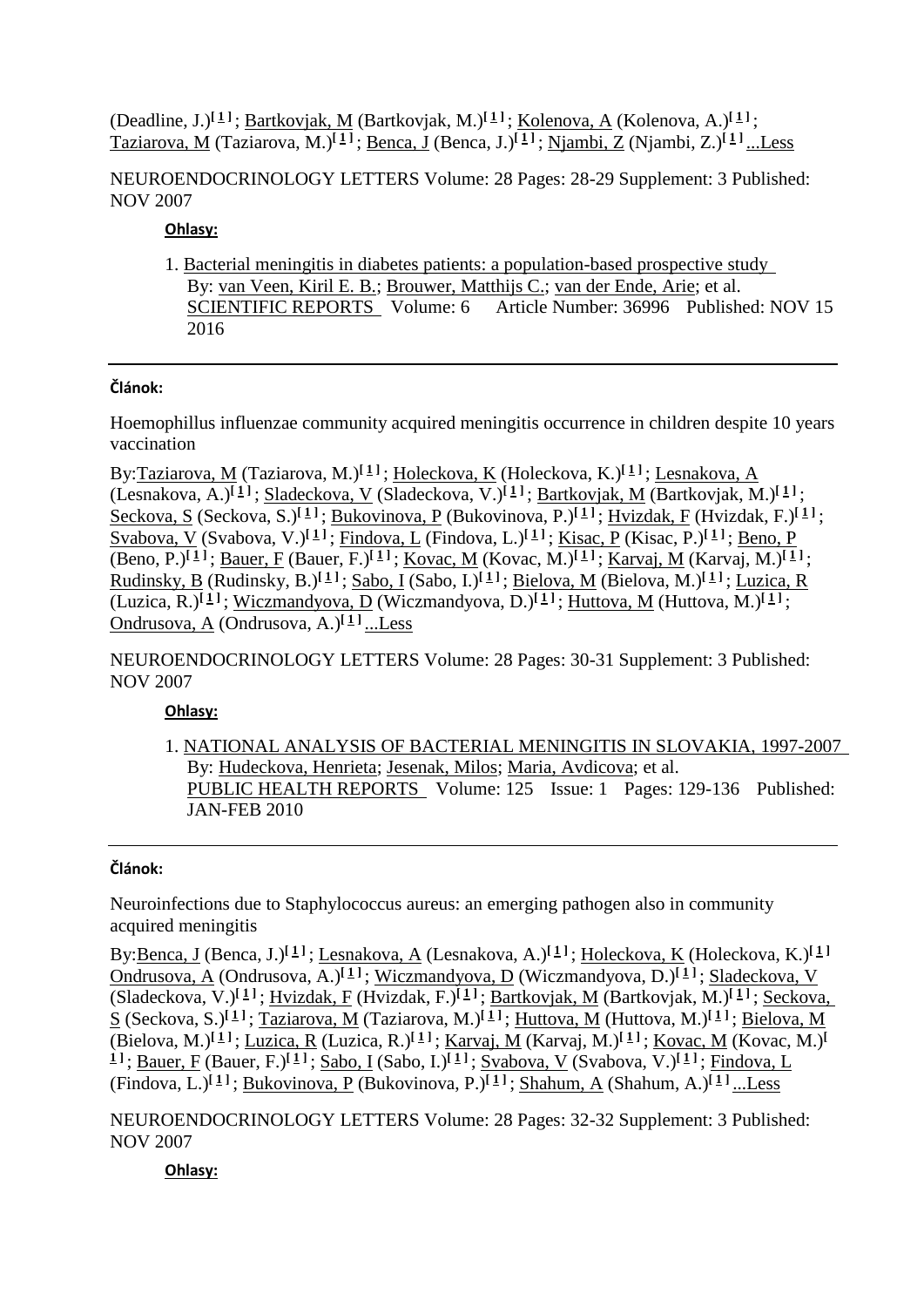- 1. [Management of Typhoid Fever and Bacterial Meningitis by Chloramphenicol in](http://apps.webofknowledge.com.bukz2trh0c7e.han2.savba.sk/full_record.do?product=WOS&search_mode=CitingArticles&qid=48&SID=C6CK3Xj4WkKJydVAUFn&page=1&doc=1)  [Infants and Children B](http://apps.webofknowledge.com.bukz2trh0c7e.han2.savba.sk/full_record.do?product=WOS&search_mode=CitingArticles&qid=48&SID=C6CK3Xj4WkKJydVAUFn&page=1&doc=1)y: [Pacifici, Gian Maria](http://apps.webofknowledge.com.bukz2trh0c7e.han2.savba.sk/DaisyOneClickSearch.do?product=WOS&search_mode=DaisyOneClickSearch&colName=WOS&SID=C6CK3Xj4WkKJydVAUFn&author_name=Pacifici,%20Gian%20Maria&dais_id=123421&excludeEventConfig=ExcludeIfFromFullRecPage) INTERNATIONAL JOURNAL OF PEDIATRICS-MASHHAD Volume: 6 Issue: 1 Pages: 6783-6808 Published: JAN 2018
- 2. [Community versus hospital acquired neuroinfections: One disease in two settings?](http://apps.webofknowledge.com.bukz2trh0c7e.han2.savba.sk/full_record.do?product=WOS&search_mode=CitingArticles&qid=48&SID=C6CK3Xj4WkKJydVAUFn&page=1&doc=2)  By: [Krcmery, V.;](http://apps.webofknowledge.com.bukz2trh0c7e.han2.savba.sk/DaisyOneClickSearch.do?product=WOS&search_mode=DaisyOneClickSearch&colName=WOS&SID=C6CK3Xj4WkKJydVAUFn&author_name=Krcmery,%20V.&dais_id=22478&excludeEventConfig=ExcludeIfFromFullRecPage) [Holeckova, K.;](http://apps.webofknowledge.com.bukz2trh0c7e.han2.savba.sk/DaisyOneClickSearch.do?product=WOS&search_mode=DaisyOneClickSearch&colName=WOS&SID=C6CK3Xj4WkKJydVAUFn&author_name=Holeckova,%20K.&dais_id=2290643&excludeEventConfig=ExcludeIfFromFullRecPage) [Shahum, A.](http://apps.webofknowledge.com.bukz2trh0c7e.han2.savba.sk/DaisyOneClickSearch.do?product=WOS&search_mode=DaisyOneClickSearch&colName=WOS&SID=C6CK3Xj4WkKJydVAUFn&author_name=Shahum,%20A.&dais_id=1563673&excludeEventConfig=ExcludeIfFromFullRecPage) [NEUROENDOCRINOLOGY LETTERS](javascript:;) Volume: 28 Supplement: 3 Pages: 1-1 Published: NOV 2007

#### **Článok:**

Meningococcal meningitis among refugee camps in southern Sudan

By[:Benca, J](http://apps.webofknowledge.com.bukz2trh0c7e.han2.savba.sk/DaisyOneClickSearch.do?product=WOS&search_mode=DaisyOneClickSearch&colName=WOS&SID=C6CK3Xj4WkKJydVAUFn&author_name=Benca,%20J&dais_id=678065&excludeEventConfig=ExcludeIfFromFullRecPage) (Benca, J.)**[\[ 1](javascript:sup_focus()[,2](javascript:sup_focus()[,3](javascript:sup_focus()[,4](javascript:sup_focus()[,5](javascript:sup_focus() ]** ; [Kralova, J](http://apps.webofknowledge.com.bukz2trh0c7e.han2.savba.sk/DaisyOneClickSearch.do?product=WOS&search_mode=DaisyOneClickSearch&colName=WOS&SID=C6CK3Xj4WkKJydVAUFn&author_name=Kralova,%20J&dais_id=403031&excludeEventConfig=ExcludeIfFromFullRecPage) (Kralova, J.)**[\[ 1,](javascript:sup_focus()[2,](javascript:sup_focus()[3,](javascript:sup_focus()[4,](javascript:sup_focus()[5](javascript:sup_focus() ]** ; [Bukovinova, P](http://apps.webofknowledge.com.bukz2trh0c7e.han2.savba.sk/DaisyOneClickSearch.do?product=WOS&search_mode=DaisyOneClickSearch&colName=WOS&SID=C6CK3Xj4WkKJydVAUFn&author_name=Bukovinova,%20P&dais_id=2450706&excludeEventConfig=ExcludeIfFromFullRecPage) (Bukovinova, P.)<sup>[1[,2](javascript:sup_focus()[,3](javascript:sup_focus()[,4](javascript:sup_focus()[,5](javascript:sup_focus()]</sup>; [Findova, L](http://apps.webofknowledge.com.bukz2trh0c7e.han2.savba.sk/DaisyOneClickSearch.do?product=WOS&search_mode=DaisyOneClickSearch&colName=WOS&SID=C6CK3Xj4WkKJydVAUFn&author_name=Findova,%20L&dais_id=3775145&excludeEventConfig=ExcludeIfFromFullRecPage) (Findova, L.)<sup>[1,2,3,4,5]</sup>; [Bartkovjak, M](http://apps.webofknowledge.com.bukz2trh0c7e.han2.savba.sk/DaisyOneClickSearch.do?product=WOS&search_mode=DaisyOneClickSearch&colName=WOS&SID=C6CK3Xj4WkKJydVAUFn&author_name=Bartkovjak,%20M&dais_id=2541721&excludeEventConfig=ExcludeIfFromFullRecPage) (Bartkovjak, M.)<sup>[1,2,3,4,5]</sup>; Seckova,  $S$  (Seckova,  $\overline{S}$ .)<sup>[1,[2,](javascript:sup_focus()[3,](javascript:sup_focus()[4,](javascript:sup_focus()[5](javascript:sup_focus()</sup>]; [Ondrusova, A](http://apps.webofknowledge.com.bukz2trh0c7e.han2.savba.sk/DaisyOneClickSearch.do?product=WOS&search_mode=DaisyOneClickSearch&colName=WOS&SID=C6CK3Xj4WkKJydVAUFn&author_name=Ondrusova,%20A&dais_id=1288561&excludeEventConfig=ExcludeIfFromFullRecPage) (Ondrusova, A.)<sup>[1,[2](javascript:sup_focus()[,3](javascript:sup_focus()[,4](javascript:sup_focus()[,5](javascript:sup_focus()]</sup>; [Knieslova, D](http://apps.webofknowledge.com.bukz2trh0c7e.han2.savba.sk/DaisyOneClickSearch.do?product=WOS&search_mode=DaisyOneClickSearch&colName=WOS&SID=C6CK3Xj4WkKJydVAUFn&author_name=Knieslova,%20D&dais_id=23855859&excludeEventConfig=ExcludeIfFromFullRecPage) (Knieslova, D.)<sup>[1</sup> **[1](javascript:sup_focus()[,2](javascript:sup_focus()[,3](javascript:sup_focus()[,4](javascript:sup_focus()[,5](javascript:sup_focus() ]** ; [Njambi, S](http://apps.webofknowledge.com.bukz2trh0c7e.han2.savba.sk/DaisyOneClickSearch.do?product=WOS&search_mode=DaisyOneClickSearch&colName=WOS&SID=C6CK3Xj4WkKJydVAUFn&author_name=Njambi,%20S&dais_id=7356424&excludeEventConfig=ExcludeIfFromFullRecPage) (Njambi, S.)**[\[ 1](javascript:sup_focus()[,2](javascript:sup_focus()[,3](javascript:sup_focus()[,4](javascript:sup_focus()[,5](javascript:sup_focus() ]** 

NEUROENDOCRINOLOGY LETTERS Volume: 28 Pages: 44-44 Supplement: 2 Published: JUN 2007

#### **Ohlasy:**

- 1. [Neurologic complications and sequellae of infectious diseases in Uganda and Kenya:](http://apps.webofknowledge.com.bukz2trh0c7e.han2.savba.sk/full_record.do?product=WOS&search_mode=CitingArticles&qid=52&SID=C6CK3Xj4WkKJydVAUFn&page=1&doc=1)  [Analysis of 288 cases from two rural hospitals](http://apps.webofknowledge.com.bukz2trh0c7e.han2.savba.sk/full_record.do?product=WOS&search_mode=CitingArticles&qid=52&SID=C6CK3Xj4WkKJydVAUFn&page=1&doc=1)  By: [Szabo, Ivan;](http://apps.webofknowledge.com.bukz2trh0c7e.han2.savba.sk/DaisyOneClickSearch.do?product=WOS&search_mode=DaisyOneClickSearch&colName=WOS&SID=C6CK3Xj4WkKJydVAUFn&author_name=Szabo,%20Ivan&dais_id=8383683&excludeEventConfig=ExcludeIfFromFullRecPage) [Kulkova, Nada;](http://apps.webofknowledge.com.bukz2trh0c7e.han2.savba.sk/DaisyOneClickSearch.do?product=WOS&search_mode=DaisyOneClickSearch&colName=WOS&SID=C6CK3Xj4WkKJydVAUFn&author_name=Kulkova,%20Nada&dais_id=2302307&excludeEventConfig=ExcludeIfFromFullRecPage) [Sokolova, Jaroslava;](http://apps.webofknowledge.com.bukz2trh0c7e.han2.savba.sk/DaisyOneClickSearch.do?product=WOS&search_mode=DaisyOneClickSearch&colName=WOS&SID=C6CK3Xj4WkKJydVAUFn&author_name=Sokolova,%20Jaroslava&dais_id=2705300&excludeEventConfig=ExcludeIfFromFullRecPage) et al. [NEUROENDOCRINOLOGY LETTERS](javascript:;) Volume: 34 Supplement: 1 Pages: 28-31 Published: 2013
- 2. [Meningococcal disease in the Middle East and North Africa: an important public](http://apps.webofknowledge.com.bukz2trh0c7e.han2.savba.sk/full_record.do?product=WOS&search_mode=CitingArticles&qid=52&SID=C6CK3Xj4WkKJydVAUFn&page=1&doc=2)  [health consideration that requires further attention](http://apps.webofknowledge.com.bukz2trh0c7e.han2.savba.sk/full_record.do?product=WOS&search_mode=CitingArticles&qid=52&SID=C6CK3Xj4WkKJydVAUFn&page=1&doc=2)  By: [Ceyhan, Mehmet;](http://apps.webofknowledge.com.bukz2trh0c7e.han2.savba.sk/DaisyOneClickSearch.do?product=WOS&search_mode=DaisyOneClickSearch&colName=WOS&SID=C6CK3Xj4WkKJydVAUFn&author_name=Ceyhan,%20Mehmet&dais_id=98483&excludeEventConfig=ExcludeIfFromFullRecPage) [Anis, Sameh;](http://apps.webofknowledge.com.bukz2trh0c7e.han2.savba.sk/DaisyOneClickSearch.do?product=WOS&search_mode=DaisyOneClickSearch&colName=WOS&SID=C6CK3Xj4WkKJydVAUFn&author_name=Anis,%20Sameh&dais_id=5048807&excludeEventConfig=ExcludeIfFromFullRecPage) [Htun-Myint, Latt;](http://apps.webofknowledge.com.bukz2trh0c7e.han2.savba.sk/DaisyOneClickSearch.do?product=WOS&search_mode=DaisyOneClickSearch&colName=WOS&SID=C6CK3Xj4WkKJydVAUFn&author_name=Htun-Myint,%20Latt&dais_id=11391051&excludeEventConfig=ExcludeIfFromFullRecPage) et al. Conference: 27th Annual Meeting of the European-Society-for-Paediatric-Infectious-Diseases (ESPID) Location: Brussels, BELGIUM Date: JUN 09-13, 2009 Sponsor(s): European Soc Paediat Infect Dis (ESPID) [INTERNATIONAL JOURNAL OF INFECTIOUS DISEASES](javascript:;) Volume: 16 Issue: 8 Pages: E574-E582 Published: AUG 2012
- 3. [Neurological Disorders in Complex Humanitarian Emergencies and Natural Disasters](http://apps.webofknowledge.com.bukz2trh0c7e.han2.savba.sk/full_record.do?product=WOS&search_mode=CitingArticles&qid=52&SID=C6CK3Xj4WkKJydVAUFn&page=1&doc=3)  By: [Mateen, Farrah J.](http://apps.webofknowledge.com.bukz2trh0c7e.han2.savba.sk/DaisyOneClickSearch.do?product=WOS&search_mode=DaisyOneClickSearch&colName=WOS&SID=C6CK3Xj4WkKJydVAUFn&author_name=Mateen,%20Farrah%20J.&dais_id=146375&excludeEventConfig=ExcludeIfFromFullRecPage) [ANNALS OF NEUROLOGY](javascript:;) Volume: 68 Issue: 3 Pages: 282-294 Published: SEP 2010
- 4. [The Risk of Meningococcal Disease in Travelers and Current Recommendations for](http://apps.webofknowledge.com.bukz2trh0c7e.han2.savba.sk/full_record.do?product=WOS&search_mode=CitingArticles&qid=52&SID=C6CK3Xj4WkKJydVAUFn&page=1&doc=4)  [Prevention](http://apps.webofknowledge.com.bukz2trh0c7e.han2.savba.sk/full_record.do?product=WOS&search_mode=CitingArticles&qid=52&SID=C6CK3Xj4WkKJydVAUFn&page=1&doc=4) By: [Steffen, Robert](http://apps.webofknowledge.com.bukz2trh0c7e.han2.savba.sk/DaisyOneClickSearch.do?product=WOS&search_mode=DaisyOneClickSearch&colName=WOS&SID=C6CK3Xj4WkKJydVAUFn&author_name=Steffen,%20Robert&dais_id=27715&excludeEventConfig=ExcludeIfFromFullRecPage) [JOURNAL OF TRAVEL MEDICINE](javascript:;) Volume: 17 Supplement: 1 Pages: 9-17 Published: SEP-OCT 2010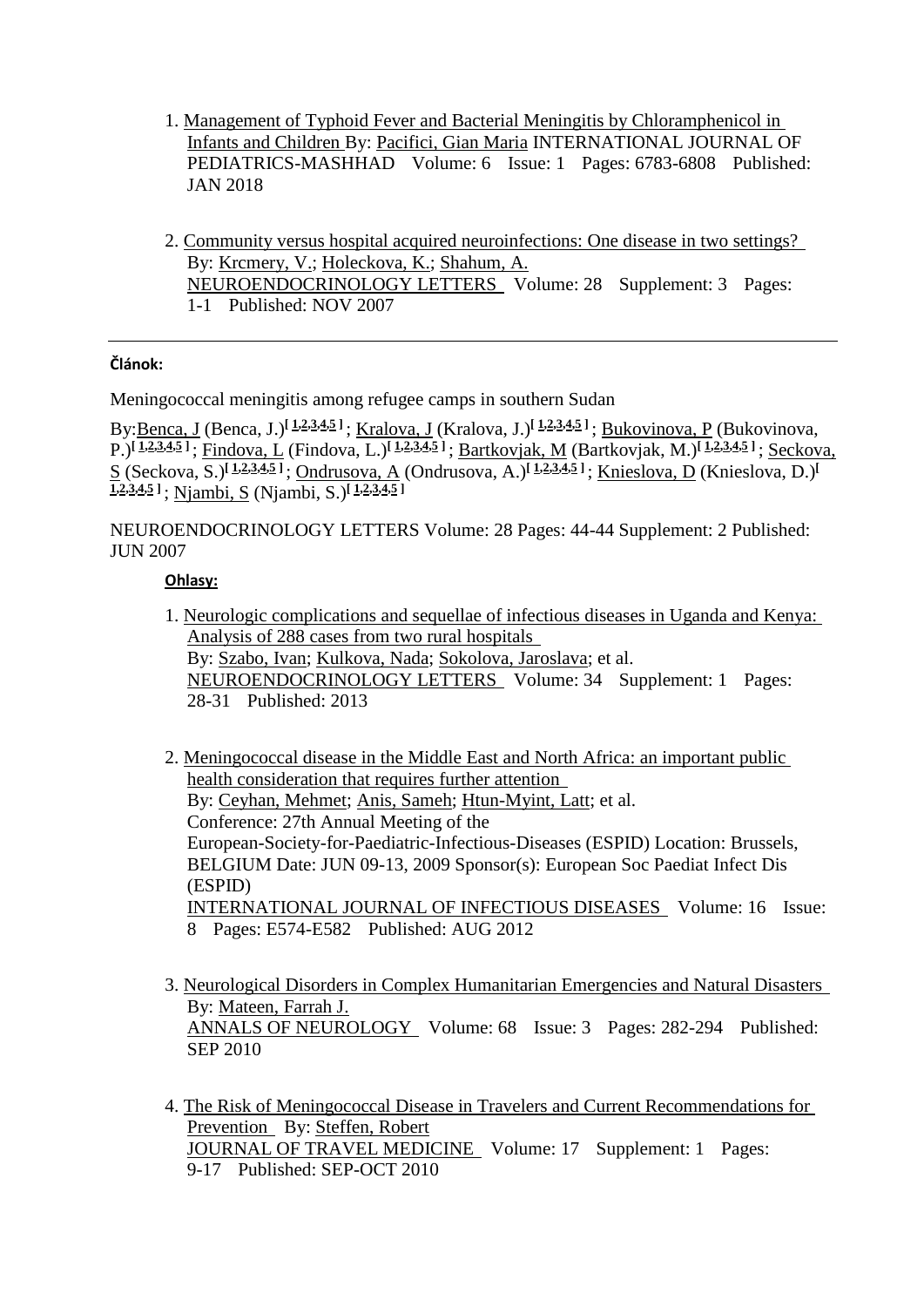5. [Neuroinfections in developed versus developing countries B](http://apps.webofknowledge.com.bukz2trh0c7e.han2.savba.sk/full_record.do?product=WOS&search_mode=CitingArticles&qid=52&SID=C6CK3Xj4WkKJydVAUFn&page=1&doc=5)y: [Krcmery, V.;](http://apps.webofknowledge.com.bukz2trh0c7e.han2.savba.sk/DaisyOneClickSearch.do?product=WOS&search_mode=DaisyOneClickSearch&colName=WOS&SID=C6CK3Xj4WkKJydVAUFn&author_name=Krcmery,%20V.&dais_id=22478&excludeEventConfig=ExcludeIfFromFullRecPage) [Fedor-Freybergh, P. G.](http://apps.webofknowledge.com.bukz2trh0c7e.han2.savba.sk/DaisyOneClickSearch.do?product=WOS&search_mode=DaisyOneClickSearch&colName=WOS&SID=C6CK3Xj4WkKJydVAUFn&author_name=Fedor-Freybergh,%20P.%20G.&dais_id=811310&excludeEventConfig=ExcludeIfFromFullRecPage) [NEUROENDOCRINOLOGY LETTERS](javascript:;) Volume: 28 Supplement: 2 Pages: 5-6 Published: JUN 2007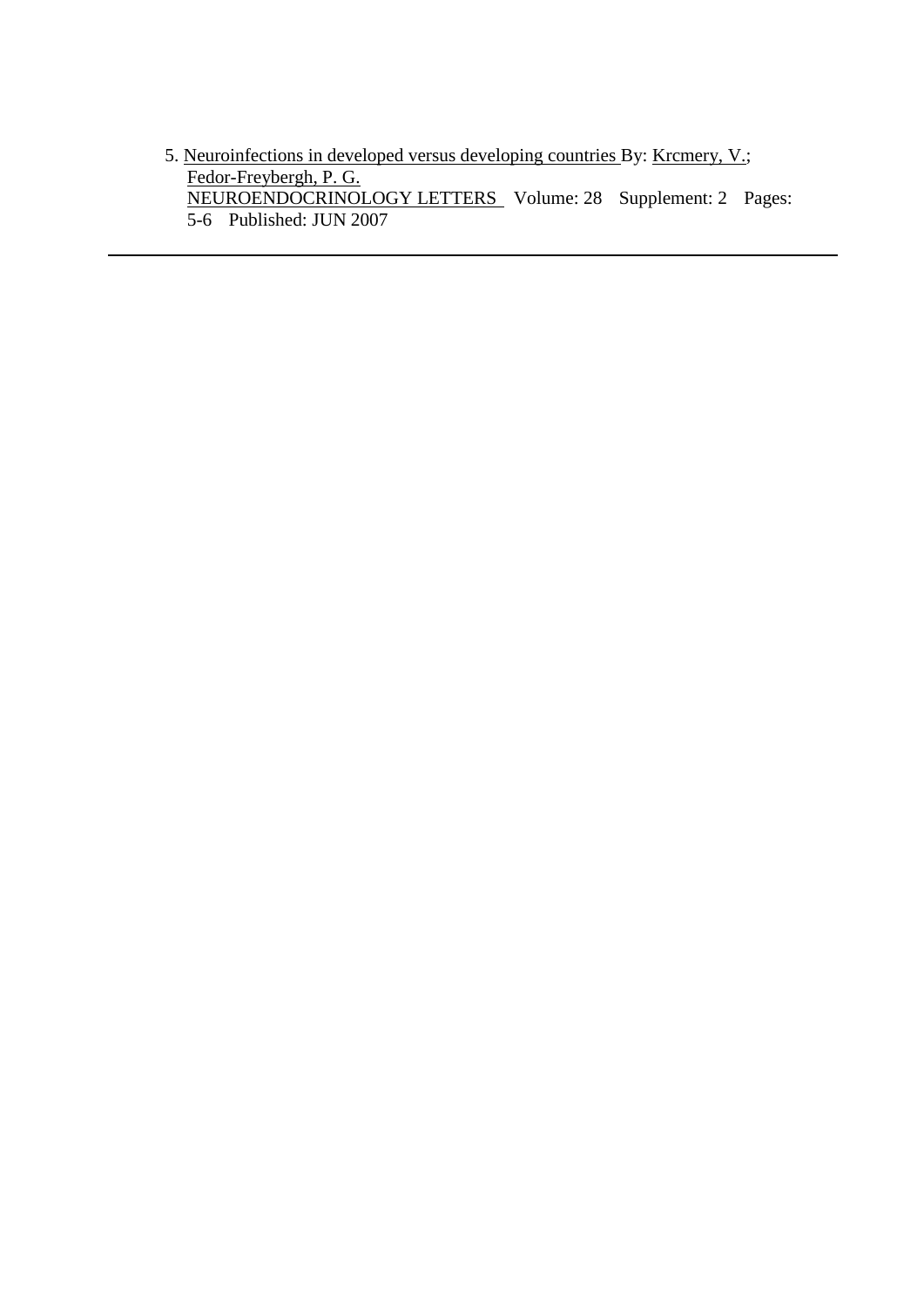# **Citácie v domácich publikáciách (27) neregistrované v citačných indexoch (non SCI) Kód 4 (Vyhláška MŠVVaŠ SR č. 456/2012 Z.z.)**

BARTKOVJAK, Marián. *Porovnanie dostupnosti ošetrovateľskej starostlivosti a liečby pacientov s HIV/AIDS v podmienkach Slovenskej republiky a rozvojových krajín*. Trnava : FZaSP TU, 2002.

Ohlasy:

[4] DOBRÍKOVÁ, Patricia - FABIANOVÁ, Lenka. Paliatívna starostlivosť o deti s HIV/AIDS v Keni. In Paliatívna medicína a liečba bolesti. - Bratislava : SOLEN, 2011. ISSN 1337-6896, 2011, roč. 4, č. 1, s. 31-32.

NJAMBI, Zuzana - PARKINSON, A. - OKOTH, Vitalis - JUMA, Olivia - PHYLLICE, I. - NIMULANDA, V. - AUGUSTÍNOVÁ, Andrea - SLÁDEČKOVÁ, Veronika - HORVÁTHOVÁ, Daniela - KOLENOVÁ, Alžbeta - KNIEZOVÁ, Zuzana - ŠOLTÉS, Ladislav (1933-2013) - BARTKOVJAK, Marián - PANEK, Tomáš - BABČAN, T. - MRVÍKOVÁ, L. - BOČA, R. - MITTERPACHOVÁ, Eva. Poradenstvo a testovanie - HIV - v Mary Immaculate Centre : jún 2002 - december 2004. In *Acta tropica : časopis Fataly*. - Bratislava : Fakulta Misijnej práce a Tropického zdravotníctva Jána Pavla II, VŠ ZSP svätej Alžbety, 2005, 2005, roč. 1, č. 1, s. 20-23.

Ohlasy:

[4] KALAVSKÁ, Andrea - KARVAJ, Marián - ONDRUŠOVÁ, Adriana. HIV v tehotenstve a prevencia prenosu HIV z matky na dieťa. In KALAVSKÁ, Andrea - KARVAJ, Marián - ONDRUŠOVÁ, Adriana. Vybrané kapitoly z infekčných chorôb. - [S. l. : s. n.], 2008. ISBN 1224-600723-6335, s. 3-24.

[4] ONDRUŠOVÁ, Adriana - LÍŠKOVÁ, Anna. HIV v tehotenstve a prevencia prenosu HIV z matky na dieťa. In ONDRUŠOVÁ, Adriana - LÍŠKOVÁ, Anna. Vybrané kapitoly z tropického zdravotníctva a ošetrovateľstva : učebnica pre študentov tropického zdravotníctva. - [Trnava : Trnavská univerzita], 2007. ISBN 80-89271-02-2, s. 3-23.

SLÁDEČKOVÁ, Veronika - FABIANOVÁ, Lenka - KOLENOVÁ, Alžbeta - HORVÁTHOVÁ, Daria - KNIEZOVÁ, Zuzana - DÓCZEOVÁ, Andrea - ŤAŽIAROVÁ, Marta - BENCA, Juraj - BARTKOVJAK, Marián - ŠECKOVÁ, Silvia - LÍŠKOVÁ, Anna - BEŇO, Pavol - BABEĽOVÁ, Oľga - KRČMÉRY, Vladimír sr. (1931-). Comparison of etiology and resistance in respiratory isolates of AIDS patients vs. non-AIDS patients in South Sudan and Kenya. In *The Journal of infection*, 2006, vol. 53, no. 4, s. 291-292.

Ohlasy:

[4] KRČMÉRYOVÁ, Terézia - GOULD, I. M. - NABER, K.G. - KALAVSKÝ, Erich. Infekčné choroby vyskytujúce sa pri hromadných nešťastiach a katastrofách. In Acta tropica : časopis Fataly. - Bratislava : Fakulta Misijnej práce a Tropického zdravotníctva Jána Pavla II, VŠ ZSP svätej Alžbety, 2007. ISSN 1333-0023, 2007, roč. 3, č. 2-3, s. 68-72.

[4] KRČMÉRYOVÁ, Terézia - GOULD, I. M. - NABER, K.G. - HANOBIK, František - KALAVSKÝ, Erich - SANIOVÁ, B. Infectious diseases in disaster areas/catastrophes. In Journal of health management and public health. ISSN 1335-1885, 2007, vol. 11, no. 2-3, s. 47-51.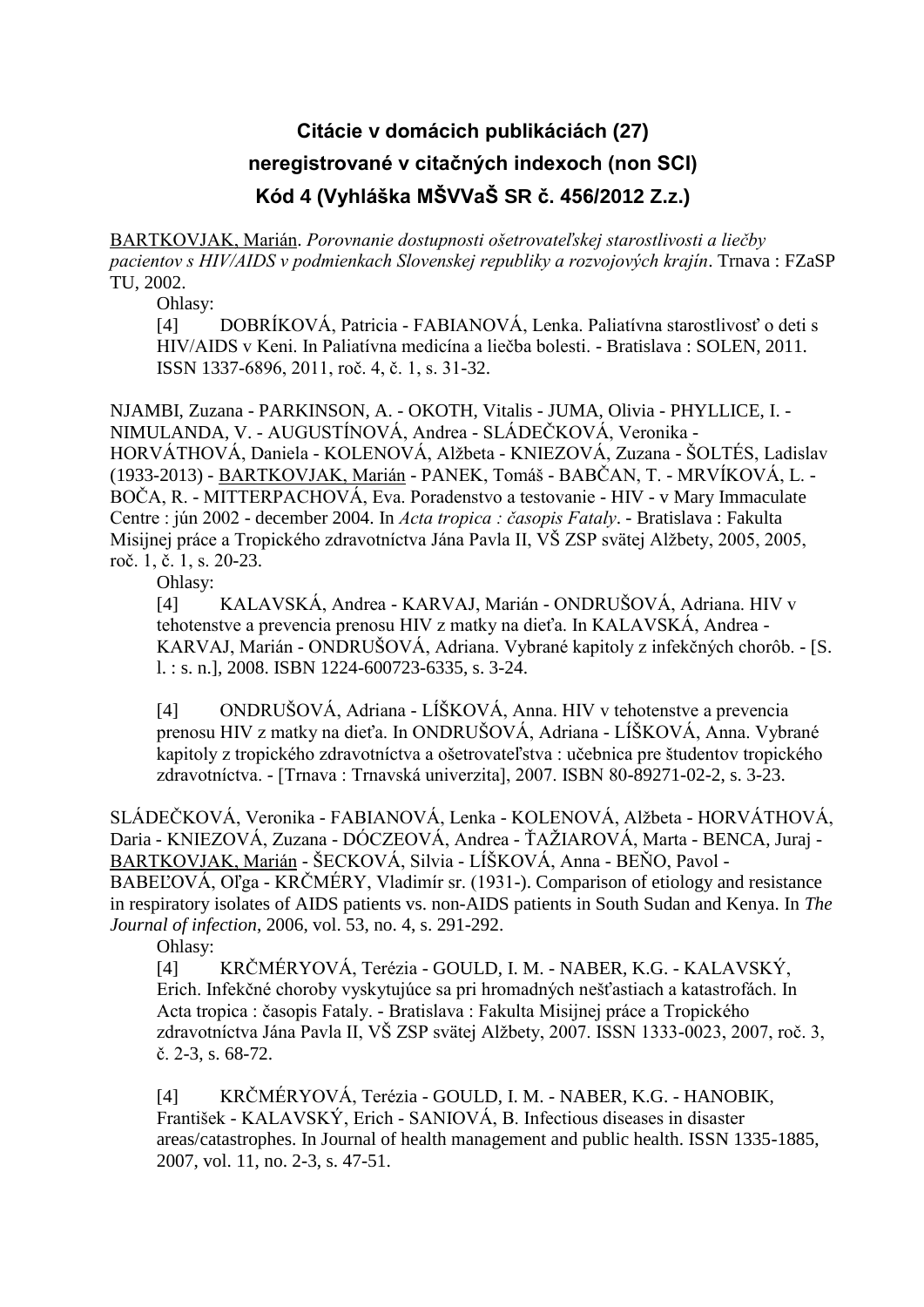[4] HORVÁTHOVÁ, Daria - KNIEZOVÁ, Zuzana - SLÁDEČKOVÁ, Veronika - ONDRUŠOVÁ, Adriana - ŤAŽIAROVÁ, Marta - KOLENOVÁ, Alžbeta - SHAHUM, Andrea - AUGUSTÍNOVÁ, Andrea - ŠECKOVÁ, Silvia - BENCA, Juraj - BARTKOVJAK, Marián - HAVLÍKOVÁ, Zuzana - SVITKOVÁ, Anna - KUTNÁ, Kristína - NAGYOVÁ, Z. - FARKAŠOVÁ, A. - HORVÁTHOVÁ, Eva - MULI, John Mutuku - KIWOU, M. - SMOLEŇOVÁ, Lýdia - KRÁĽOVÁ, Jaroslava - BUKOVINOVÁ, Pavlína - KRČMÉRYOVÁ, Terézia - BUČKO, Ladislav - ALEMAYHU HABTE, Michael. Sexually transmitted infections in the slums of Nairobi. In Journal of health management and public health. ISSN 1335-1885, 2007, vol. 11, no. 4, s. 18-22.

[4] KALAVSKÝ, Erich - BENCA, Juraj. Infectious diseases in disaster areas/catastrophes. In Journal of health management and public health. - Trnava : University of Trnava, 2007. ISSN 1335-1885, 2007, vol. 11, no. 7, s. 40-44.

[4] KRČMÉRY, Vladimír - KALAVSKÝ, Erich. Antibiotic and antifungal resistance in antibiotic "free" environment?. In Journal of health management and public health. - Trnava : University of Trnava, 2007. ISSN 1335-1885, 2007, vol. 11, no. 7, s. 67-68.

TAZIAROVA, M., SLADECKOVA, V., LISKOVA, A., KOLENOVÁ, A., HORVATHOVA, D., FABIANOVA, L., KNIEZOVÁ, Z., DOCZEOVA, A., BENCA, J., HAVLIKOVA, Z., OCENAS, M., AUGUSTÍNOVÁ, A., **BARTKOVJAK, M.,**  SECKOVA, S., et al.: Comparison of etiology and resistance in respiratory isolates of AIDS patients vs. Non AIDS patients in South Sudan and Kenya. *Journal of Health Management and Public Health,* Vol. 9, 2006, No 1-2, p. 47-48.

Ohlasy:

[4] Sládečková, Veronika - Horváthová, Daria: Toxicita a komorbidita u HIV pozitívnych detí počas 4 rokov HAART (2003-2007) v Kambodži (Krátka správa). *Acta Tropica,* roč. 3, 2007, č. 5, s. 35-36.

[4] Sládečková, Veronika - Horváthová, Daria: Úskalia diagnostiky a liečby tuberkulózy u 32 HIV pozitívnych detí v projekte House of Family v Kambodži. *Acta Tropica*, roč. 3, 2007, č. 5, s. 53-55.

KOLENOVÁ, Alžbeta - NYAMULANDA, V. - ONDRUŠOVÁ, Adriana - HORVÁTHOVÁ, Daria - SLÁDEČKOVÁ, Veronika - BARTKOVJAK, Marián - HORVÁTHOVÁ, Eva - NJAMBI, Zuzana - BENCA, Juraj - ŤAŽIAROVÁ, Marta - KNIEZOVÁ, Zuzana - HAVLÍKOVÁ, Zuzana - FARKAŠOVÁ, Andrea - SVITKOVÁ, Anna - KUTNÁ, Kristína - SHAHUM, Andrea - OTHIANBO, M. - FABIANOVÁ, Lenka - LUŽICA, René - BUČKO, Ladislav (1959-) - BOROŇOVÁ, Jana - RADKOVÁ, Libuša - ŠRAMATÁ, Miriam - ŠOLTÉS, Ladislav (1933-2013) - HANOBÍK, J. Malnutrícia u detí zo slumov v Nairobi. Antimalnutričný program v r. 2003-2006. In *Acta tropica : časopis Fataly*. - Bratislava : Fakulta Misijnej práce a Tropického zdravotníctva Jána Pavla II, VŠ ZSP svätej Alžbety, 2006, 2006, roč. 2, č. 2-3, s.  $3 - 12.$ 

Ohlasy:

[4] BABEĽOVÁ, Oľga - KALAVSKÝ, Erich - AUGUSTÍNOVÁ, Andrea - SVITKOVÁ, Anna - KUTNÁ, Kristína - ŠECKOVÁ, Silvia - HORVÁTHOVÁ, Daria - KOLENOVÁ, Alžbeta - KRČMÉRY, Vladimír jr. (1960-). Congress report : Nice, 16th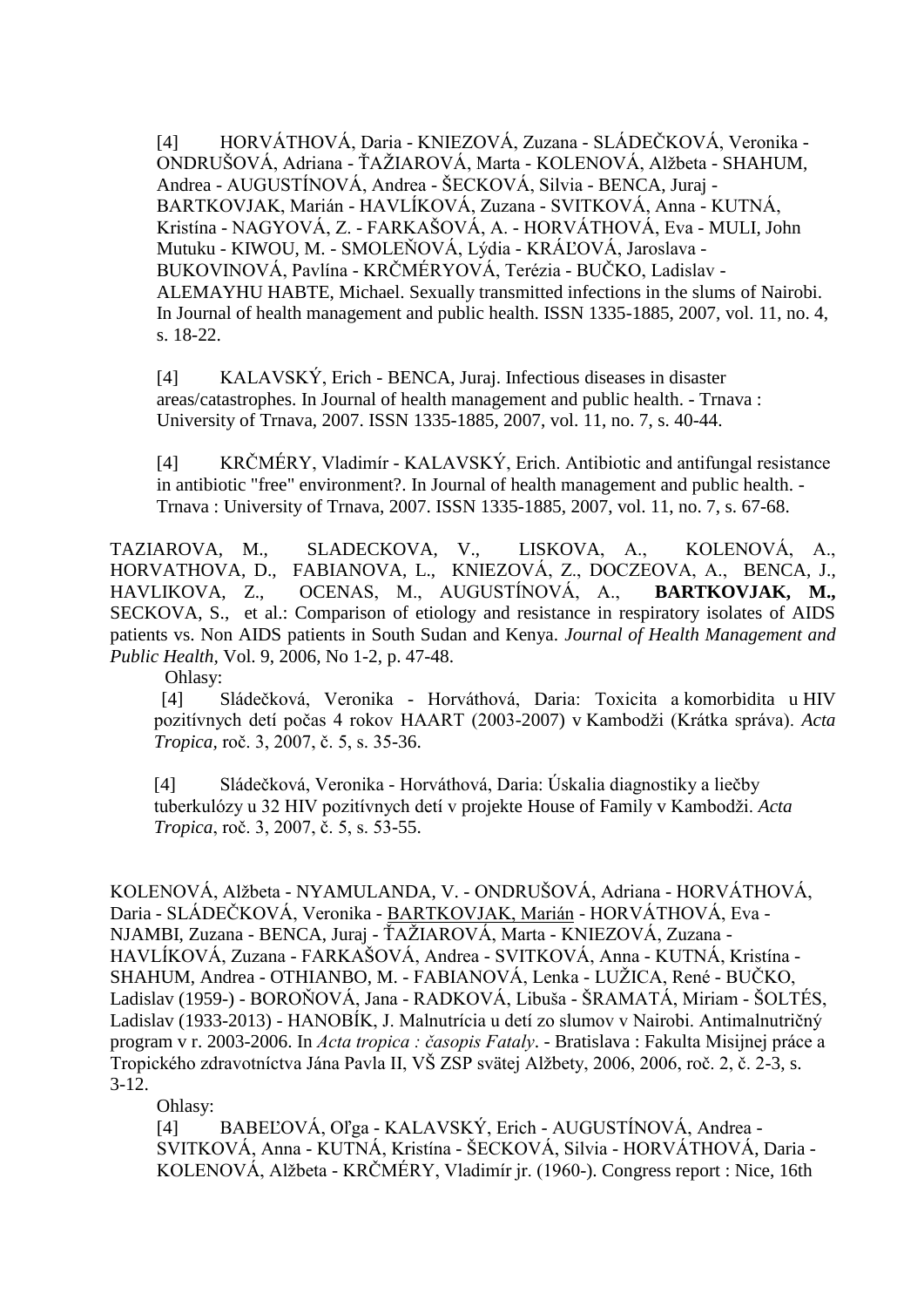ECCMID, 1-4 April 2006. In Journal of health management and public health. ISSN 1335-1885, 2006, vol. 10, no. 4, s. 33-36.

HAVLÍKOVÁ, Zuzana - BENCA, Juraj - RUŽKOVÁ, Marcela - KRAMÁROVÁ, Miroslava - KRÁĽOVÁ, Jaroslava - BUKOVINOVÁ, Pavlína - SHAHUM, Andrea - KALAVSKÝ, Erich - AUGUSTÍNOVÁ, Andrea - HOLEČKOVÁ, Katarína - ŠECKOVÁ, Silvia - LÍŠKOVÁ, Anna - KRČMÉRY, Vladimír jr. (1960-) - BABEĽOVÁ, Oľga - ŤAŽIAROVÁ, Marta - OČENÁŠ, Milan (-2016) - BARTKOVJAK, Marián - ĎURIŠ, M. - BUČEK, S. - PETRIĽÁKOVÁ, Zuzana - LEZCANO, G. - SVETLANSKÝ, Peter - KRŠÁKOVÁ, Adriana - ONDRUŠOVÁ, Adriana - SLÁDEČKOVÁ, Veronika - PAŠTEKOVÁ, T. - DANKO, Ján - KANÍK, K. - KUTNÁ, Kristína - MYKYTA, Yan - FARKAŠOVÁ, Andrea - UHERČÍK, Luboš - ČERIPKOVÁ, M. - HONKO, Michal - OTIENGO, M. - KIWOU, M. - ALEMAYHU HABTE, Michael. Mykotická kolonizácia u HIV pozitívnych detí v Keni a Kambodži a porovnanie s HIV negatívnou populáciou v Južnom Sudáne. In *Acta tropica : časopis Fataly*. - Bratislava : Fakulta Misijnej práce a Tropického zdravotníctva Jána Pavla II, VŠ ZSP svätej Alžbety, 2006, 2006, roč. 2, č. 1, s. 35-36.

Ohlasy:

[4] BOROŇOVÁ, Jana - BERČ, Alexander (1950-) - BABEĽOVÁ, Oľga. The role of infection control nurse in the surveillance and control of hospital acquired infections : (letter). In Journal of health management and public health. ISSN 1335-1885, 2006, vol. 10, no. 4, s. 37.

[4] BOROŇOVÁ, Jana - BERČ, Alexander (1950-) - SLANÝ, Jaroslav - BABEĽOVÁ, Oľga. Antimicrobial drug early toxicity monitoring as an important role of the ICU in prevention of drug toxicities in critically ill patients. In Journal of health management and public health. ISSN 1335-1885, 2006, vol. 10, no. 4, s. 38.

KALAVSKÝ, Erich - AUGUSTÍNOVÁ, Andrea - SHAHUM, Andrea - ŤAŽIAROVÁ, Marta - BENCA, Juraj - KOLENOVÁ, Alžbeta - HOLEČKOVÁ, Katarína - ŠECKOVÁ, Silvia - ĎURIŠ, M. - OČENÁŠ, Milan (-2016) - HORVÁTHOVÁ, Daria - BUČEK, S. - ALEMAYHU HABTE, Michael - ONDRUŠOVÁ, Adriana - KRŠÁKOVÁ, Adriana - HONKO, Michal - ČERIPKOVÁ, M. - BUZICKÝ, O. - KANÍK, K. - PAŠTEKOVÁ, T. - PETRIĽÁKOVÁ, Zuzana - DANKO, Ján - KUTNÁ, Kristína - MYKYTA, Yan - FARKAŠOVÁ, Andrea - UHERČÍK, Luboš - SLÁDEČKOVÁ, Veronika - KNIEZOVÁ, Zuzana - BARTKOVJAK, Marián - HAVLÍKOVÁ, Zuzana - LÍŠKOVÁ, Anna - KRČMÉRY, Vladimír jr. (1960-). Porovnanie rezistencia uropatogénov u HIV pozitívnych detí v Keni a Kambodži s HIV negatívnou populáciou v Južnom Sudáne. In *Acta tropica : časopis Fataly*. - Bratislava : Fakulta Misijnej práce a Tropického zdravotníctva Jána Pavla II, VŠ ZSP svätej Alžbety, 2006, 2006, roč. 2, č. 1, s. 33-34.

Ohlasy:

[4] BOROŇOVÁ, Jana - BERČ, Alexander (1950-) - BABEĽOVÁ, Oľga. The role of infection control nurse in the surveillance and control of hospital acquired infections : (letter). In Journal of health management and public health. ISSN 1335-1885, 2006, vol. 10, no. 4, s. 37.

[4] BOROŇOVÁ, Jana - BERČ, Alexander (1950-) - SLANÝ, Jaroslav - BABEĽOVÁ, Oľga. Antimicrobial drug early toxicity monitoring as an important role of the ICU in prevention of drug toxicities in critically ill patients. In Journal of health management and public health. ISSN 1335-1885, 2006, vol. 10, no. 4, s. 38.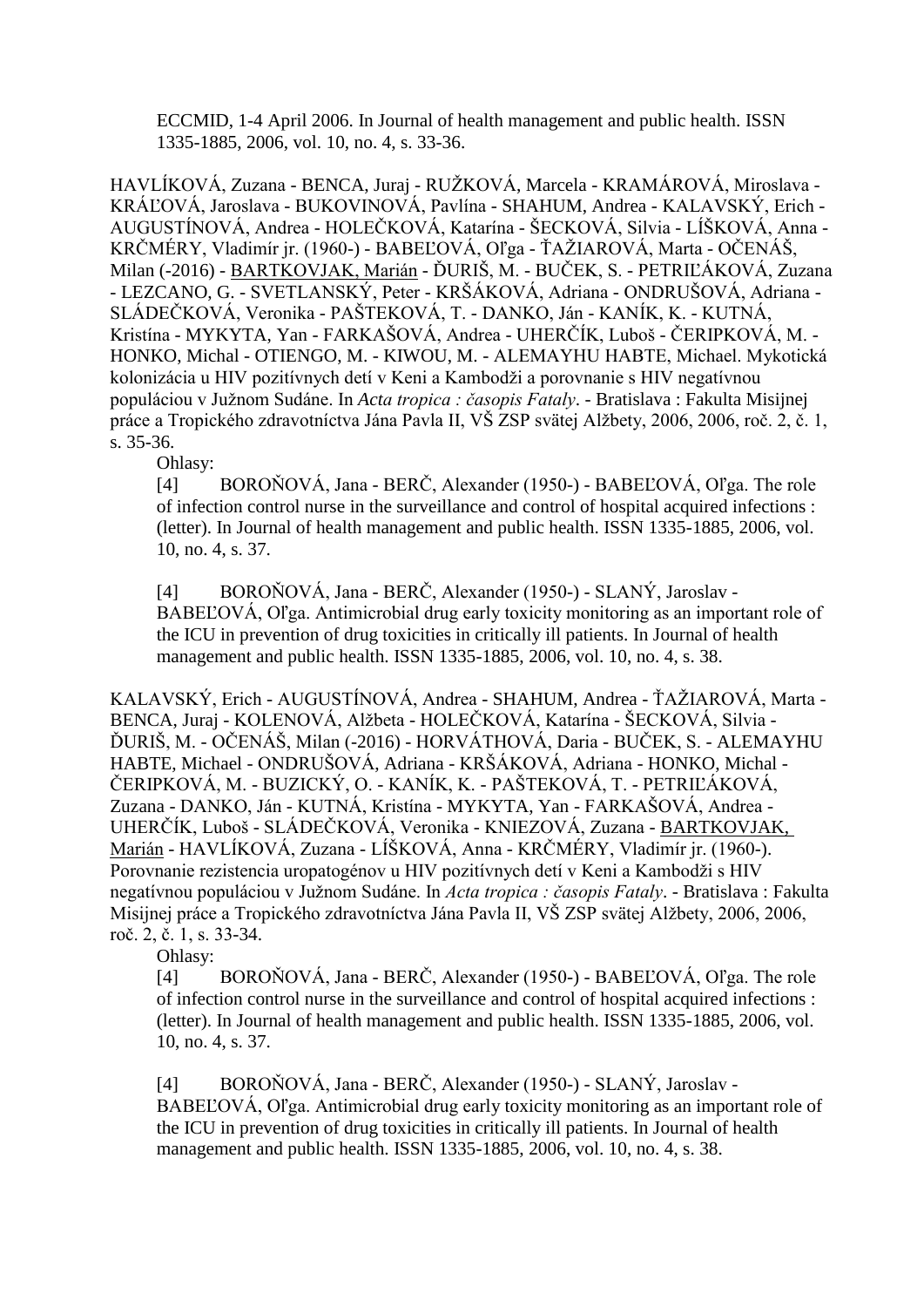BENCA, Juraj - KOŇOŠOVÁ, Helena - SEDLÁKOVÁ, Gabriela (1947-2011) - KALÁTOVÁ, Dagmar - HVIZDÁK, František - BARTKOVJAK, Marián - TŘESLOVÁ, M. - SLANÝ, Jozef (1947-). The role of nurse in EU vs. developing countries. In *Malnutrition, tropical diseases and social distress*. - Nairobi : Mukuru Promotion Center and Publishing, 2006, s. 13-15. Ohlasy:

[4] BEŇO, Pavol - KALAVSKÝ, Erich - BEŇOVÁ, K. - CHYTIL, O. Falšovanie antiinfekčných liekov. In Acta tropica : časopis Fataly. ISSN 1333-0023, 2008, roč. 4, č. 2-3, s. 3-7.

[4] ONDRUŠKOVÁ, L. - HROMEC, Juraj. Špecifiká dg a liečby artérialnej hypertenzie v Keni. In Acta tropica : časopis Fataly. ISSN 1333-0023, 2008, roč. 4, č. 2-3, s. 11-15.

[4] HORVÁTHOVÁ, Eva - LUŽICA, René. Bakteriálne infekcie u detí s HIV/AIDS : medicínske, etické a sociálne aspekty. In Acta tropica : časopis Fataly. ISSN 1333-0023, 2008, roč. 4, č. 2-3, s. 16-20.

[4] BEŇO, Pavol - KALAVSKÝ, Erich - BEŇOVÁ, K. - CHYTIL, O. Falšovanie antiinfekčných liekov. In Acta chemotherapeutica : časopis Slovenskej chemoterapeutickej spoločnosti. ISSN 1335-0579, v čsp. nesprávne 18, roč. 17, č. 2-3 (2008.

[4] ONDRUŠKOVÁ, L. - HROMEC, Juraj. Špecifiká dg a liečby artérialnej hypertenzie v Keni. In Acta chemotherapeutica : časopis Slovenskej chemoterapeutickej spoločnosti. ISSN 1335-0579, v čsp. nesprávne 18, roč. 17, č. 2-3 (2008), s. 11-15

[4] HORVÁTHOVÁ, Eva - LUŽICA, René. Bakteriálne infekcie u detí s HIV/AIDS : medicínske, etické a sociálne aspekty. In Acta chemotherapeutica : časopis Slovenskej chemoterapeutickej spoločnosti. ISSN 1335-0579, v čsp. nesprávne 18, roč. 17, č. 2-3 (2008), s. 16-20.

KNIEZOVÁ, Zuzana - SLÁDEČKOVÁ, Veronika - ONDRUŠOVÁ, Adriana - BARTKOVJAK, Marián - HORVÁTHOVÁ, Daria - TAYLOR, M. - KIWOU, M. - DIANA, Adhiambo Eunice - OTIENGO, M. - KRÁĽOVÁ, Jaroslava - BUKOVINOVÁ, Pavlína - ŠOLTÉS, Ladislav (1933-2013) - NYAMULANDA, V. - JOHNSON, J. - BUČEK, S. - KANÍK, K. - BUZICKÝ, O. - MITTERPACHOVÁ, Eva - KRŠÁKOVÁ, Adriana - ŠECKOVÁ, Silvia - SHAHUM, Andrea - BENCA, Juraj - MATEIČKA, František - SABÓ, Alexander (1941-) - GULIŠ, Gabriel - ŠULCOVÁ, Margaréta (1940-) - HAVLÍKOVÁ, Zuzana - ĎURIŠ, M. - KAMOCHE, Samuel C. - MULI, John Mutuku - NJAMBI, Zuzana - ŤAŽIAROVÁ, Marta - JUMA, Olivia - OKOTH, Vitalis - OČENÁŠ, Milan (-2016) - LEZCANO, G. - SVETLANSKÝ, Ivor - ALEMAYHU HABTE, Michael. Výskyt, etiológia, epidemiológia a možnosti liečby a prevencie črevných parazitárnych ochorení v podmienkach kliniky FZSP v Nairobi. In *Acta tropica : časopis Fataly*. - Bratislava : Fakulta Misijnej práce a Tropického zdravotníctva Jána Pavla II, VŠ ZSP svätej Alžbety, 2006, 2006, roč. 2, č. 1, s. 39-46.

Ohlasy:

[4] BOROŇOVÁ, Jana - BERČ, Alexander (1950-) - BABEĽOVÁ, Oľga. The role of infection control nurse in the surveillance and control of hospital acquired infections : (letter). In Journal of health management and public health. ISSN 1335-1885, 2006, vol. 10, no. 4, s. 37.

[4] BOROŇOVÁ, Jana - BERČ, Alexander (1950-) - SLANÝ, Jaroslav -